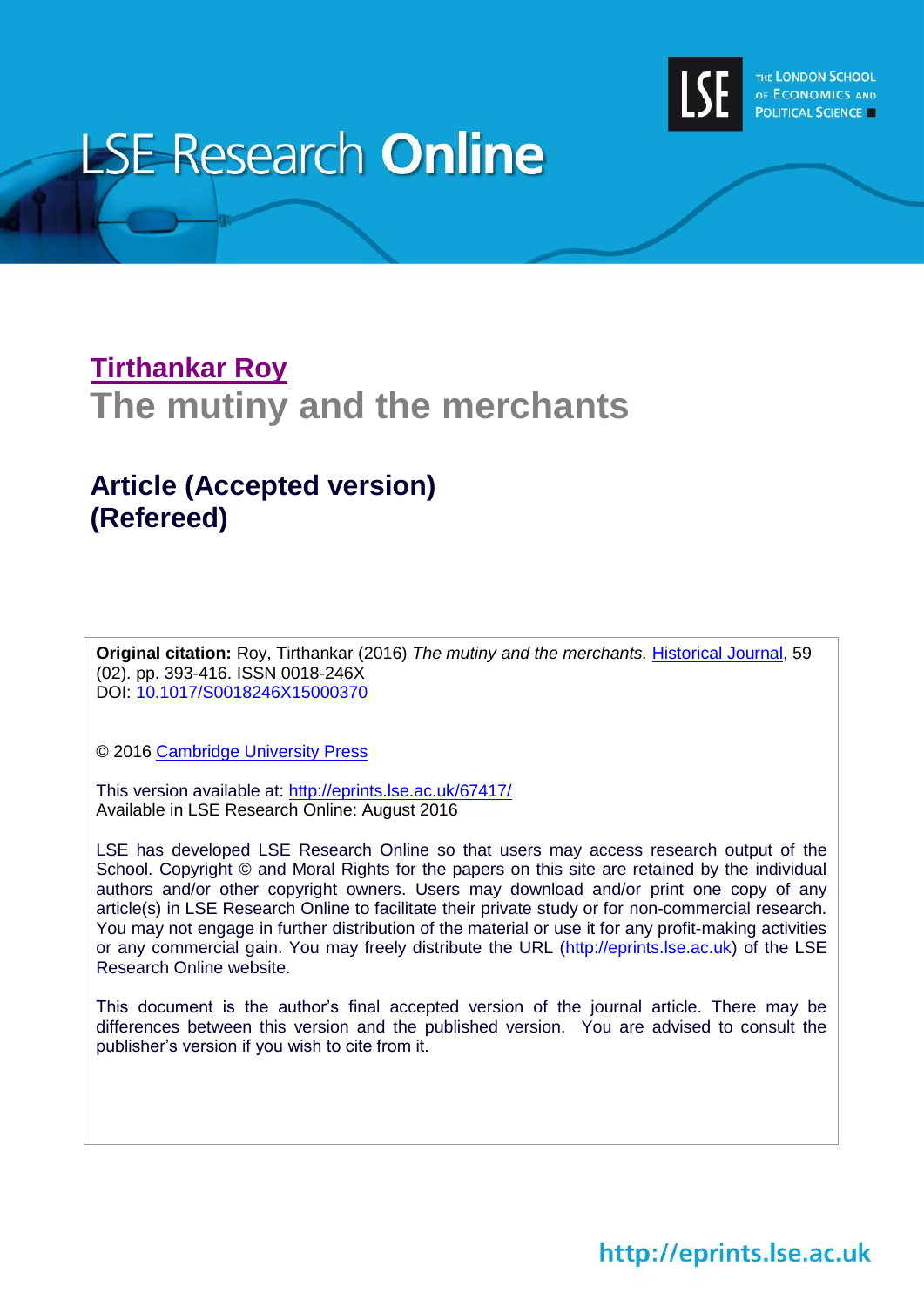#### THE MUTINY AND THE MERCHANTS

#### TIRTHANKAR ROY

#### *London School of Economics and Political Science*

ABSTRACT: The historiography of the Indian mutiny (1857-8) suggests that livelihood classes responded to the episode differently, but pays more attention to the agricultural classes than the urban commercial ones in studying the response. This essay revises the economic history of the rebellion by showing that commercial interests were influenced by concerns over security of property, and that they, as much as landed interests, shaped the course of the rebellion.

'All classes of people in India', the historian R.C. Majumdar wrote in 1957, 'were thoroughly discontented and disaffected against the British' just before the outbreak of the sipahi mutiny in May  $1857<sup>1</sup>$  $1857<sup>1</sup>$  Subsequent scholarship on this subject has confirmed that the mutiny turned into a civil rebellion in north India, but revealed also that different groups of people responded differently to the mutiny.<sup>[2](#page-28-1)</sup> When exploring these differences, historians have studied the countryside mainly. The loyalty of the landlord is a much discussed subject. So is the notion that some of the soldiers shared beliefs and attitudes with sections of the peasantry.<sup>[3](#page-29-0)</sup> In this evolving narrative of the society at large, the urban merchants and bankers, 'capitalists' for short, remain shadowy if not missing altogether.<sup>[4](#page-29-1)</sup> For example, the words 'merchant', 'banker', 'trade', or 'market' do not appear either as index entries or as significant topics in a selection of major works, old and new, on the subject.<sup>[5](#page-29-2)</sup> In recent writings on Delhi under rebel administration, the banker has received some attention, only tangentially in discussions of court politics and city administration.<sup>[6](#page-29-3)</sup> The 'moneylender'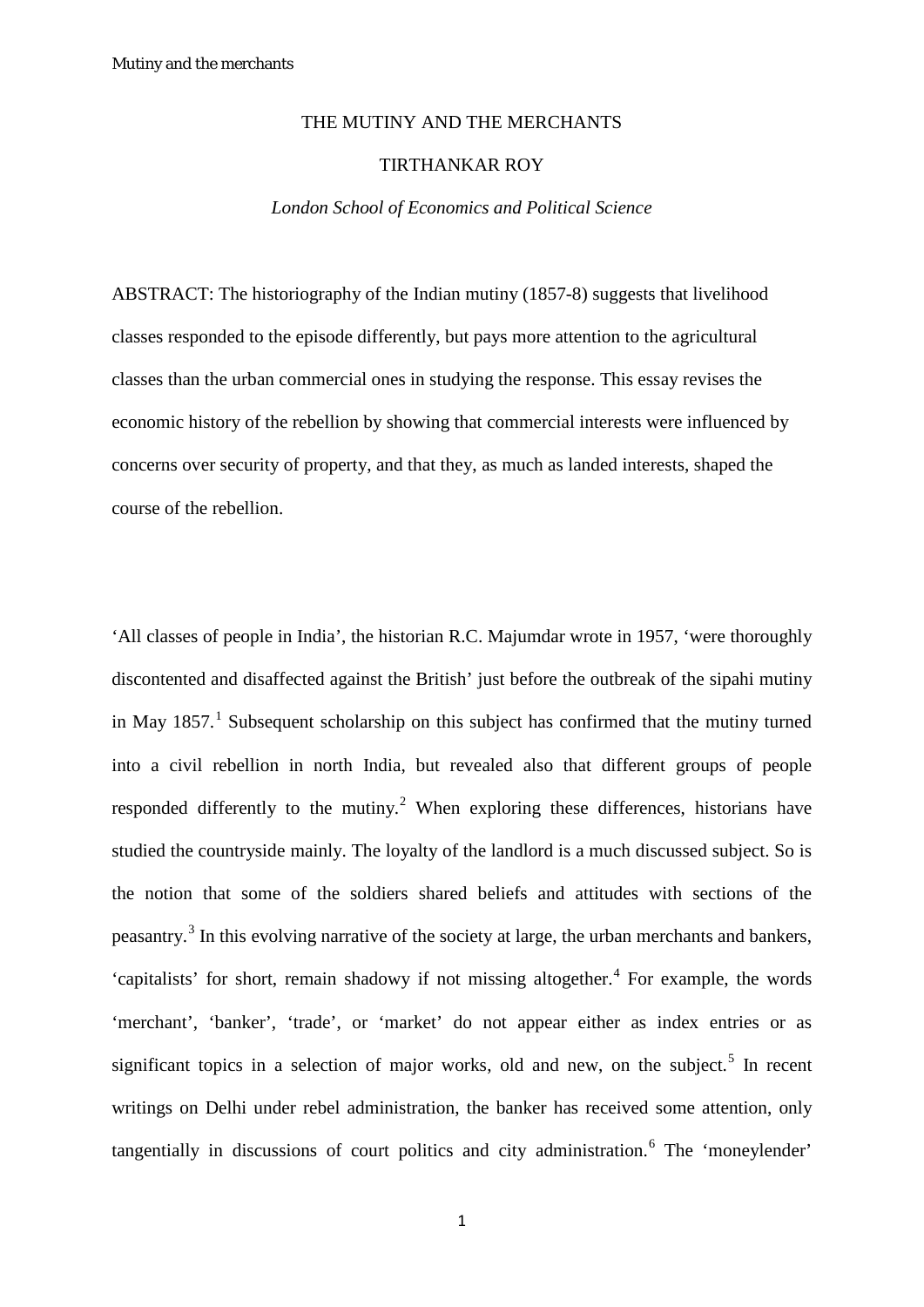receives attention too, but almost always as a part of the peasant world. The oversight obscures an important aspect of the history, which connects directly to the economics of warfare and state formation, and indirectly to the study of Indian society in this time.

There are two open ends. First, there was an undercurrent of capitalist resistance to the rebel military enterprise within the rebel-held territories and an expression of support to the British Indian army outside this zone, but why these patterns arose is unexplained. Second, the nature of capitalist contribution to the war is not fully analysed. As in any war, supply of materiel and finance was of great importance to the armies. Business interests could either help the campaign by maintaining supplies, or damage it by blocking them. The mutiny disrupted grain trade and the financing of trade over a large area between May and September 1857. Provisioning of the 'field armies', therefore, was a challenge for both parties. The rebels who held key cities needed to build partnerships with the city merchants and bankers. The British needed the Indian merchants even more, because the expatriate merchants in the Gangetic plains were either dead or under siege. The historical scholarship provides some snapshots on how the enterprise of building a partnership developed, but does not offer useful generalizations on the process.

In an attempt to bridge the gap, this essay asks four questions. Did merchants take sides? Why did they do so? Did the actions matter to the outcome of the war? How did they matter? Based on a study of the evidence now available, merchants did take political decisions, often taking unusual risks in the process, especially in the zones of conflict. The essay further suggests that these decisions need to be understood as a reaction to the insecurity of private property. Their response did contribute to the outcome of the war. In the material discussed here, we cannot make a direct correlation between specific battles and capitalist agency therein. There is, however, a case to be made that merchant disaffection and passive resistance were present in the rebel-held areas, and that merchants and bankers were a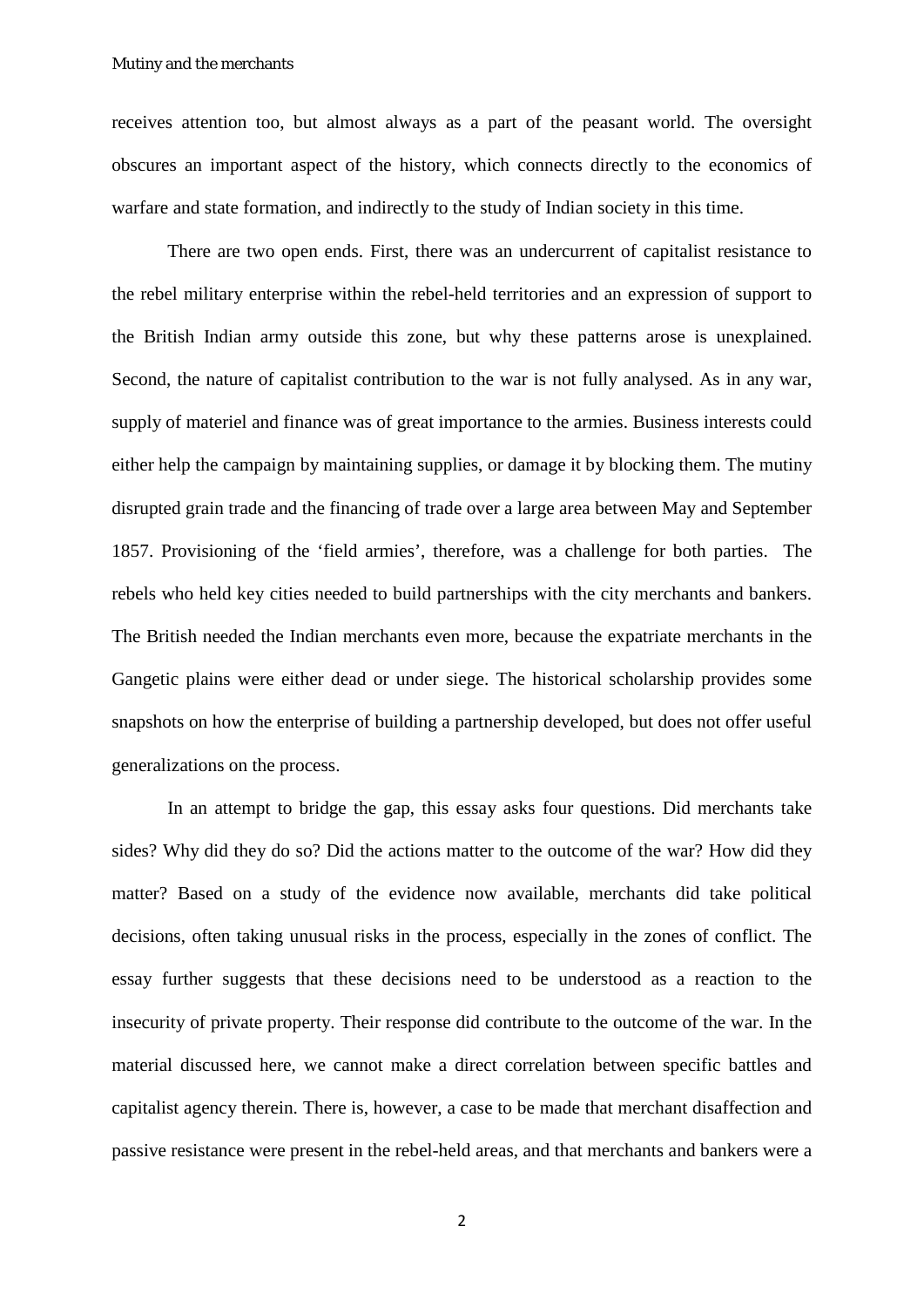party to the British war effort, which focused on keeping long-distance trade routes open, safe, and well supplied.

In turn, these hypotheses link the mutiny with a global economic history of warfare.<sup>[7](#page-29-4)</sup> The global history suggests that large conflicts interact with economic systems, to a degree that the outcome depends on economic and financial management more than strategy or gallantry in the battlefield. For example, during a war, states need to divert resources away from civil to military uses, and raise more resources. The fiscal mission, and at times the regulation of labour and capital markets that becomes necessary in its wake, can be stressful for private enterprise. Therefore, credible promises exchanged between states and merchants are crucial. Long conflicts like the world wars also made the conduct of monetary policy matter to whether or not fiscal gains were sustainable or to be drowned in macroeconomic collapse. Mancur Olson saw in wars the possibility of dramatic changes in the distribution of power in society.[8](#page-29-5) Businesses that serve the state during periods of crisis can gain if the state wins the war, or lose if the state loses. In turn these outcomes contribute to the speed and nature of the reconstruction process. Finally, because societies in sudden and deep crisis face an alteration in the comparative political advantage enjoyed by different groups, crises give rise to a variety of rent-seeking opportunities. The 'grabbing hand' is activated during the sudden withdrawal or collapse of the state.

Some of these ideas are useful in interpretations of why the mutiny ended. 'British victory', in an influential view, 'partly resulted from the failure of the Bombay and Madras armies to follow the lead of the north Indian sepoys.'[9](#page-29-6) This essay suggests that the outcome also had to do with the pattern of dependence that developed between the rulers and private enterprise in north India. For example, the conflict created local shortages of resources, which were met on the British side by indigenous merchants and bankers. It threw war finance and war supplies of the rebels out of gear; the numbers who rebelled were large and tended to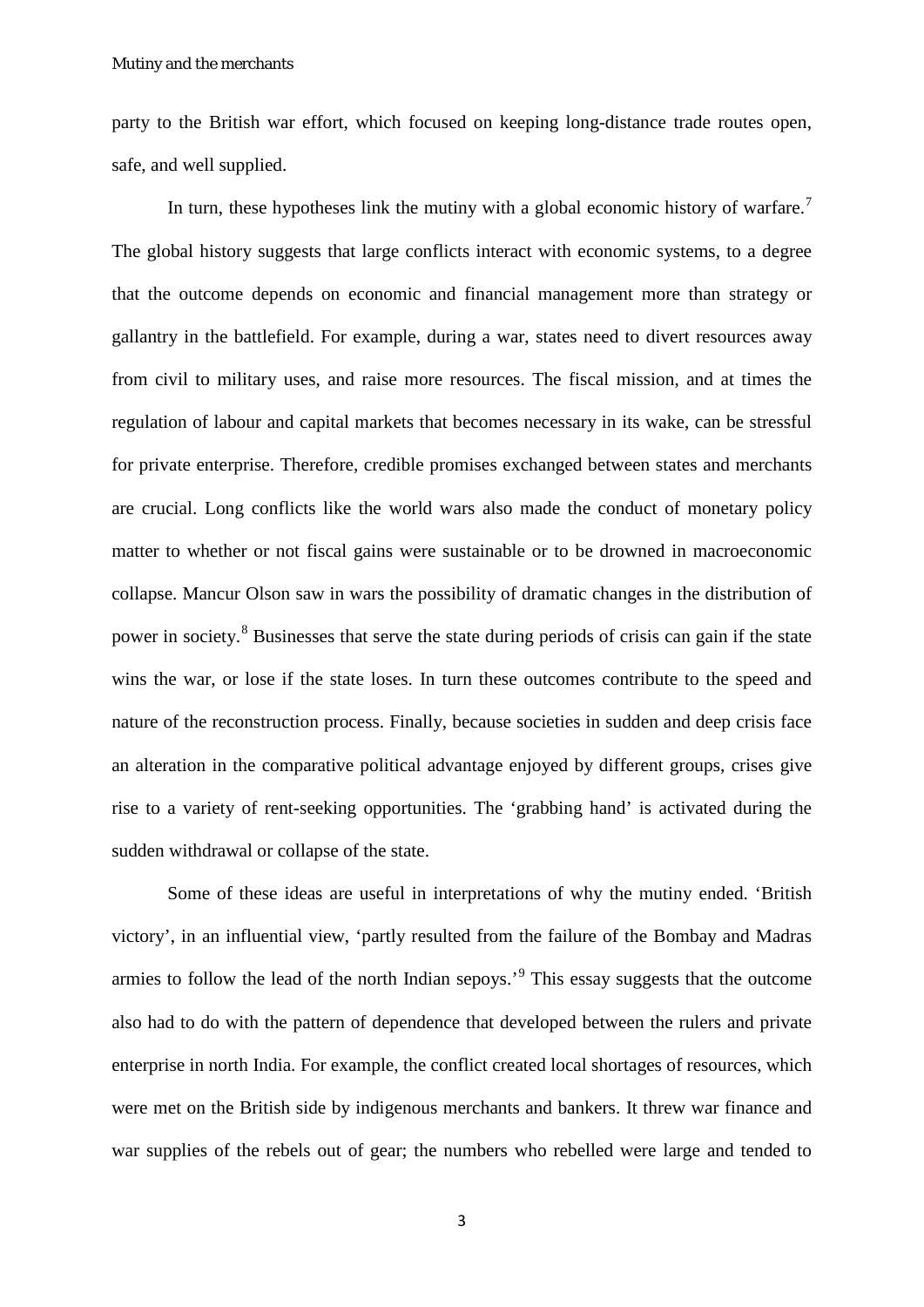congregate in cities, whereas the resources of these cities to pay them did not grow. The subsequent attempts to regulate finances and markets caused enmity between the rebels and the merchant-bankers, whereas a revival of markets in regions outside but feeding into the war-zone helped the opposition.

The sources for this essay are conventional ones. But the descriptions on business contained therein have not yet been closely read or used. The essay relies mainly upon printed official documents. A substantial part of the official documents are available in digital versions of the Parliamentary Papers. Some compilations of printed documents were also published around 1900, and are available as digital books.<sup>[10](#page-30-0)</sup> These volumes contain reports on the state of their jurisdiction sent to the Governor Generals' office by officers of civil administration, such as Collectors, Magistrates, Engineers, Commissioners where applicable, and Secretaries to the provincial administration; correspondence of Military, Railway, Home, and Political departments; and reports of battles and occupied cities contributed by military officers.[11](#page-30-1) Contemporary accounts, such as John Kaye's work extended by G.B. Malleson, used mainly these sources but a subset of what is now available, supplementing these with memoirs and eyewitness accounts.<sup>[12](#page-30-2)</sup> This corpus runs into several thousand printed pages, but actual material relevant to this paper is thinly scattered through these pages. I supplement these materials further with a few obscure printed sources such as biographical dictionaries. Source material on the business history of India is always hard to find. Biographical compilations often contain valuable data on firms of merchant-bankers that are not available elsewhere. We would wish to know more about these firms, but the resource is nowhere near as detailed as one would hope for.

Non-official English-language documents such as memoirs of former soldiers and contemporary accounts form a larger body of material. These are mainly descriptions of battles, sometimes written by those who took part in action, and sometimes, as with George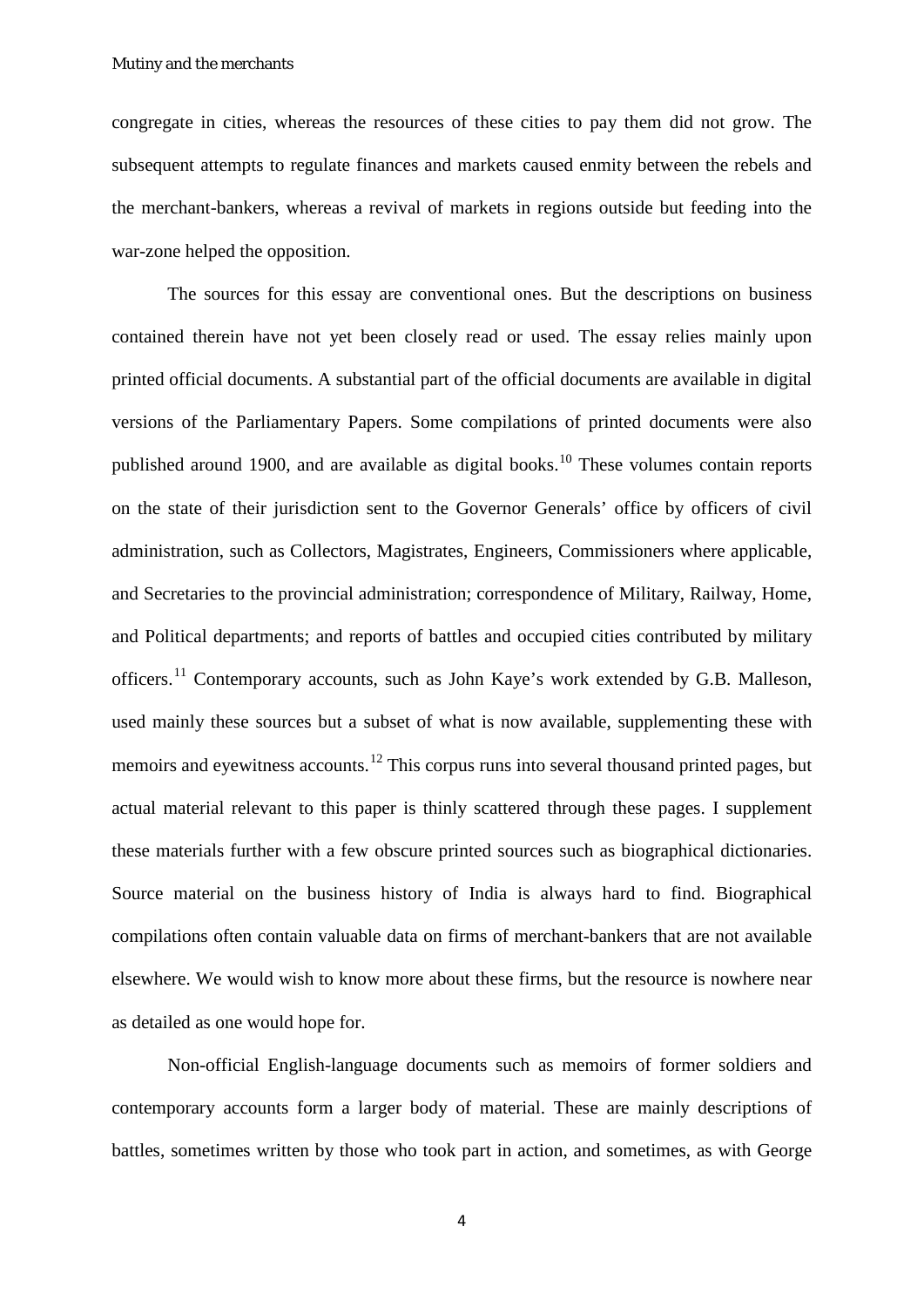Forrest, by archivists.<sup>[13](#page-30-3)</sup> Despite Malleson being a former officer of the commissariat department, these works contain much less information than we hope to find on trade, markets, supplies, and transport. Further, intended as 'tributes to the glory of our arms', military memoirs were often reserved on Indian role in the British war effort.<sup>[14](#page-30-4)</sup> This oversight meant not only that the gallantry of the Indian soldiers fighting on the British side received less attention than was fair but also that the job of feeding, clothing, and servicing the armies, primarily done with indigenous resources, was underestimated. This corpus is still helpful in cross-checking with the official documents the course of specific events.

Indian-language sources form an area where exciting new finds have been made in the last few years. These resources include folklore, newspapers, private accounts, and pamphlets and proclamations issued by the rebel governments.<sup>[15](#page-30-5)</sup> However, these works, or what have been found, translated and published so far, are slight on the economic aspects in general and the merchants and bankers in particular. The translation project has shed more light on cultural history but has not yet shown much promise of a substantially greater knowledge of economic, business, or military history than it is possible to gather from military intelligence on the Company's side.

There is one major exception to this statement. Perhaps the most systematic information on governance of the cities by rebels is available from a collection consisting of more than a thousand documents in Persian and Urdu produced between May and September 1857. Some of these were official messages and orders, others reports by spies, a few were deeds between merchants and court officers, and a few others were extracts from newspapers. They were preserved and catalogued for use in the trial of Bahadur Shah Zafar. In the words of John Lawrence, the Chief Commissioner of Punjab and a major player in the war effort, these documents formed evidence of 'the system in which the general Government was conducted' including '*the raising of loans*.'[16](#page-31-0) This resource has been used, in detail for the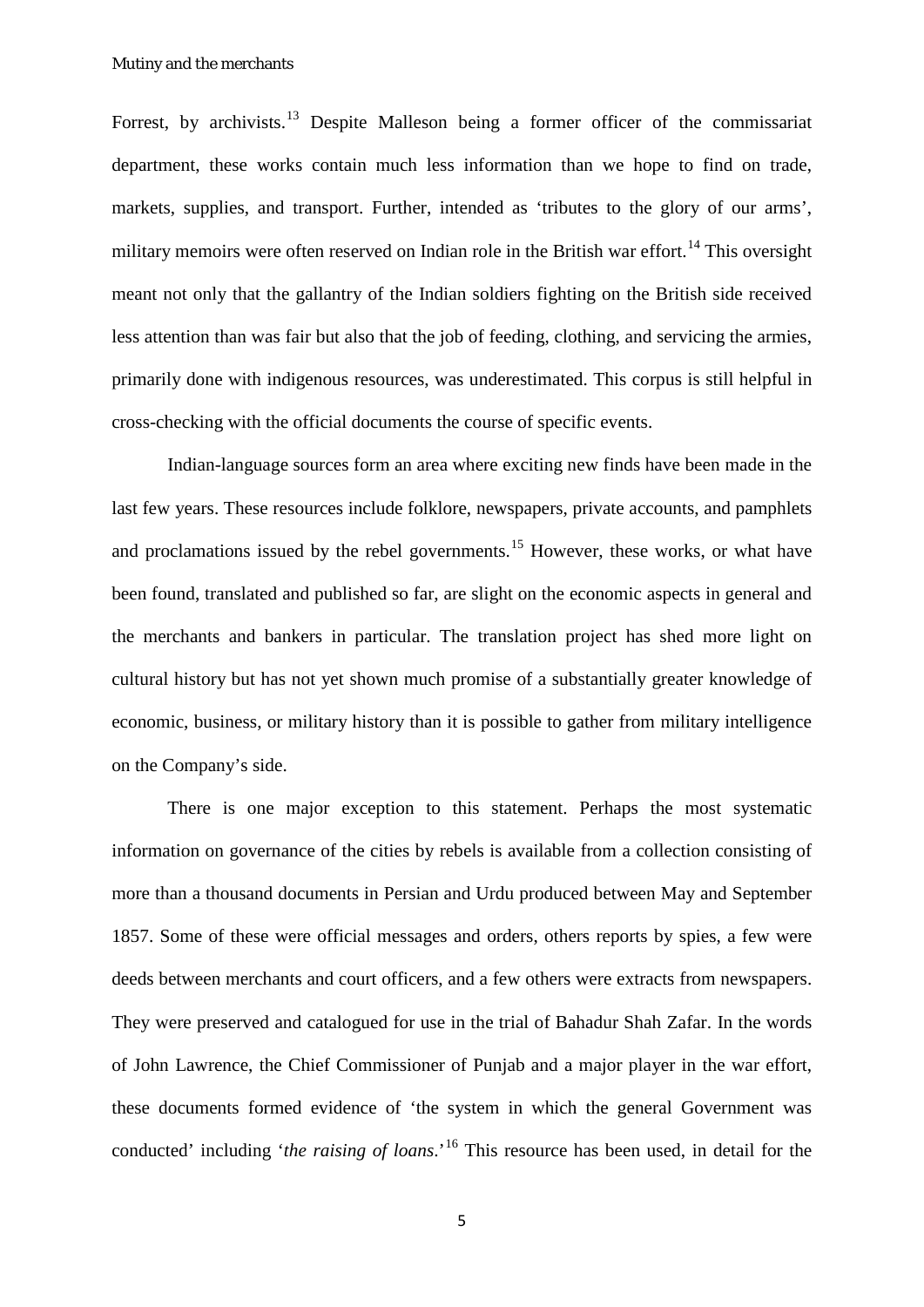first time, in Mahmood Farooqui's work on Delhi.[17](#page-31-1) Another work on Delhi uses English sources that covered some of the same subjects.<sup>[18](#page-31-2)</sup> I will draw on a printed volume in English describing the subject of the messages, rather than the full contents.<sup>[19](#page-31-3)</sup> This 400-page catalogue or 'press-list' as it was called does not appear to have received attention in the literature before. The scholarly use made of the related documents does discuss bankers, but does not ask the same questions that this paper asks, and therefore overlooks some of the information that this paper finds of particular value.

Before ending the section, an explanation of the actors foregrounded in the essay is in order. The 'merchant' in the title refers to people who conducted and financed long-distance trade, and were usually based in the towns. In mutiny scholarship, the trading group that figures most prominently consisted of people financing cultivation and dealing with the peasants. There were of course some overlaps between these groups, but they were also distinct in institutional and social terms. The former group operated on a larger scale, issued bills (hundi) whereas the latter did not, its clients were other substantial traders and officers of the courts, and they belonged in well-known trading castes and communities whereas the rural groups were more mixed and included peasants. Their business was less seasonal than that of the rural groups, and they accepted deposits whereas the rural moneylenders rarely did so. The distinction, in fact, is an established one.<sup>[20](#page-31-4)</sup> The former segment is of particular interest to the paper, for the urban actor operated on a sufficiently large scale, had long taken part in fiscal administration, and was reputed enough to be seen as an ally during a war. Since this group financed trade, the alliance would matter to securing supplies as well as to raise loans. In fact, the 'press-list' documents mentioned above contained debt contract agreements between some of the bankers who figure in the present paper and members of the Mughal court dating back to the decades before the mutiny. Both the rebels and the British understood the strategic importance of the urban capitalist. In this time, the prominent urban groups came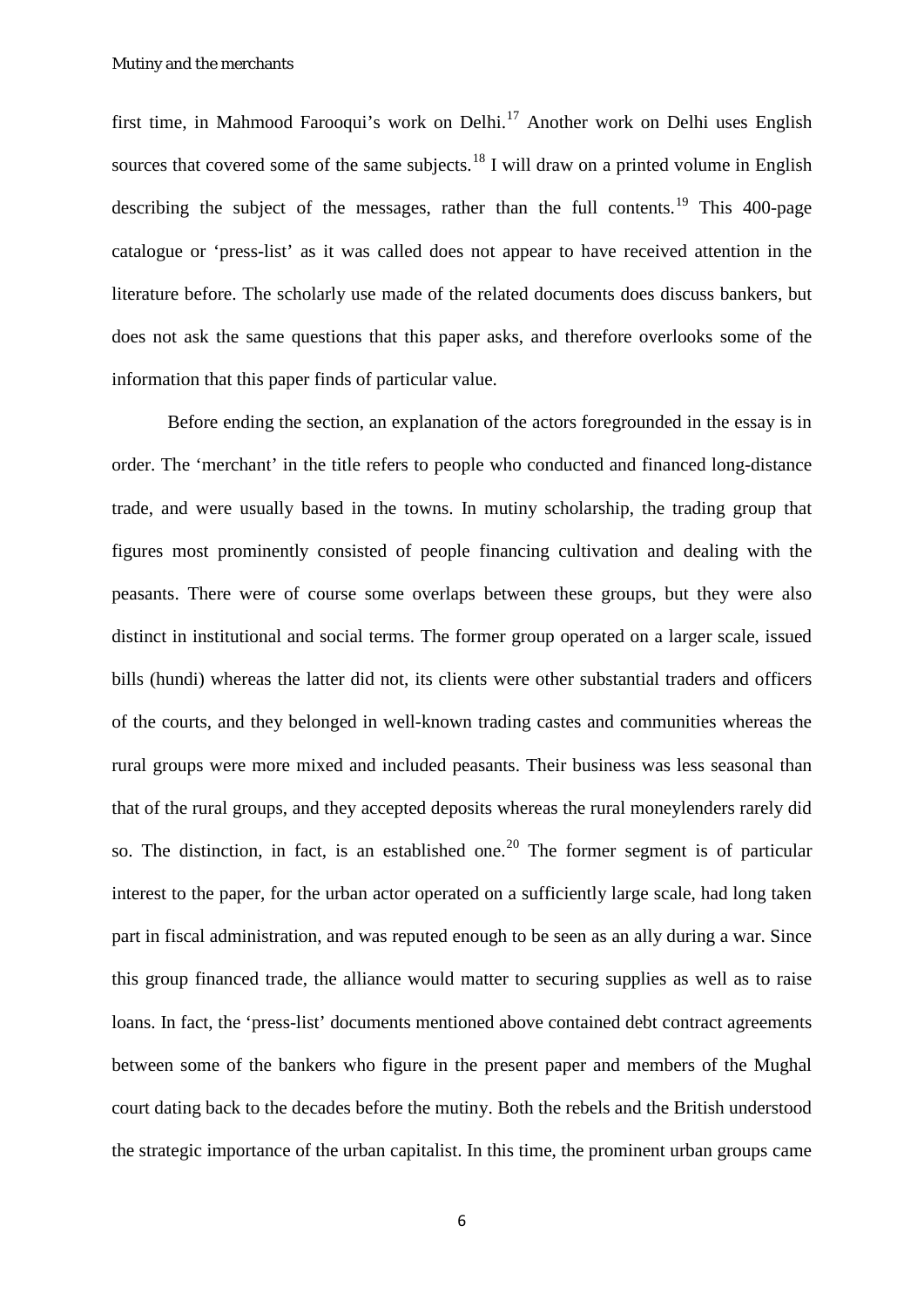from a few castes and communities. They were mainly Hindu Khatris in Delhi and Jain and Hindu trading castes from Rajasthan elsewhere. Some of them, especially Gujarati Brahmins, either operated from or had a base in the temple towns. Thus Mathura became a base for the firm of Gokuldas Parikh, former Treasurer of Gwalior state, which played a significant role in the counteraction against the rebels. The inheritors of the firm were Jain Oswals.

How important was this section of the population in society? How large and how robust was urban trade in the decades leading up to 1857? The western and central part of the Gangetic plains had been relatively urbanized, and despite some decline in urban population in the eighteenth century, experienced a modest growth in the population of the major towns in the first half of the nineteenth century.<sup>[21](#page-31-5)</sup> It would be safe to assume that the traders and bankers of the cities were not a depressed group. Indeed, even as some of their traditional businesses connected to tax collection had been in decline, commodity trade in sugar, cotton, indigo, and grain grew if exports of these goods can be taken as benchmark. What is more, directly or indirectly, these trades had created scope for collaboration between overseas trade and overland trade, and in turn, between Europeans and Indians. Despite the end of textile export trade, shipping tonnage handled by Calcutta and Bombay ports increased threefold between 1840 and 1857 and exports exceeded imports. A significant part of the trade occurred in the Gangetic plains and travelled by the Indus and the Ganges towards the port cities.

The rest of the essay is divided into four sections. The next section discusses the historiography of the episode. The mutiny scholarship has developed along a number of roads. More recently, innovations in sources has introduced further divisions. A new study, therefore, needs to start by locating itself in the diverse literature. The rest of the paper engages in narrative history spread over two sections. These divide the evidence into two blocks. One of these consists of what we know of the rebel effort to conduct warfare and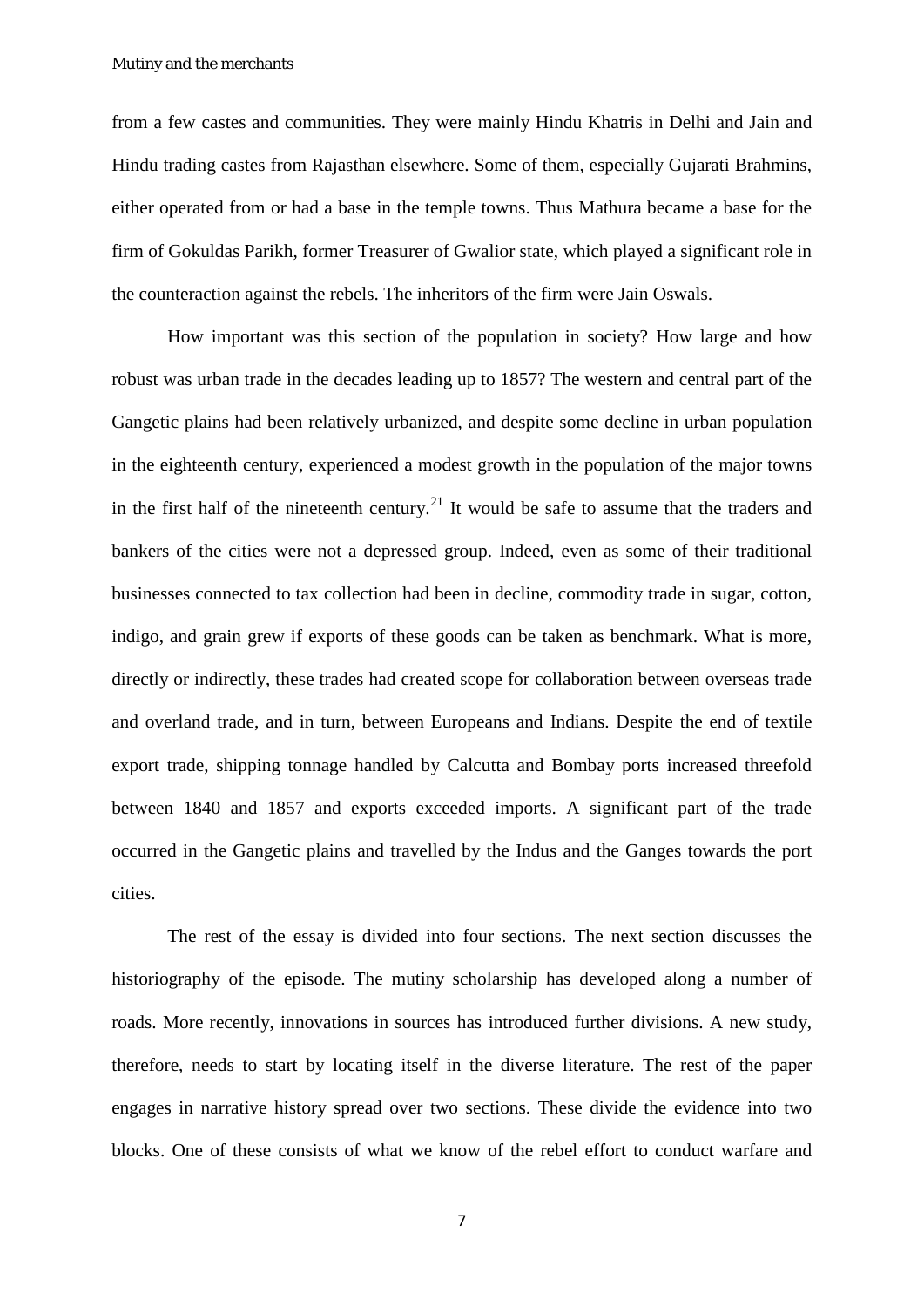consolidate governments. The second one considers the evidence on the British campaign, focusing mainly on the north Indian war zone with only brief comments on central India (see map for the boundaries of the war zone). The final section concludes with a reminder of the main conclusion of the paper, which is that political attitudes by urban merchants and bankers made a difference to the outcome of the mutiny by undermining rebel attempts to run governments and by contributing to normal trading conditions in zones under British control.



Map. Areas most affected by the mutiny, shown using 1910 district map.

I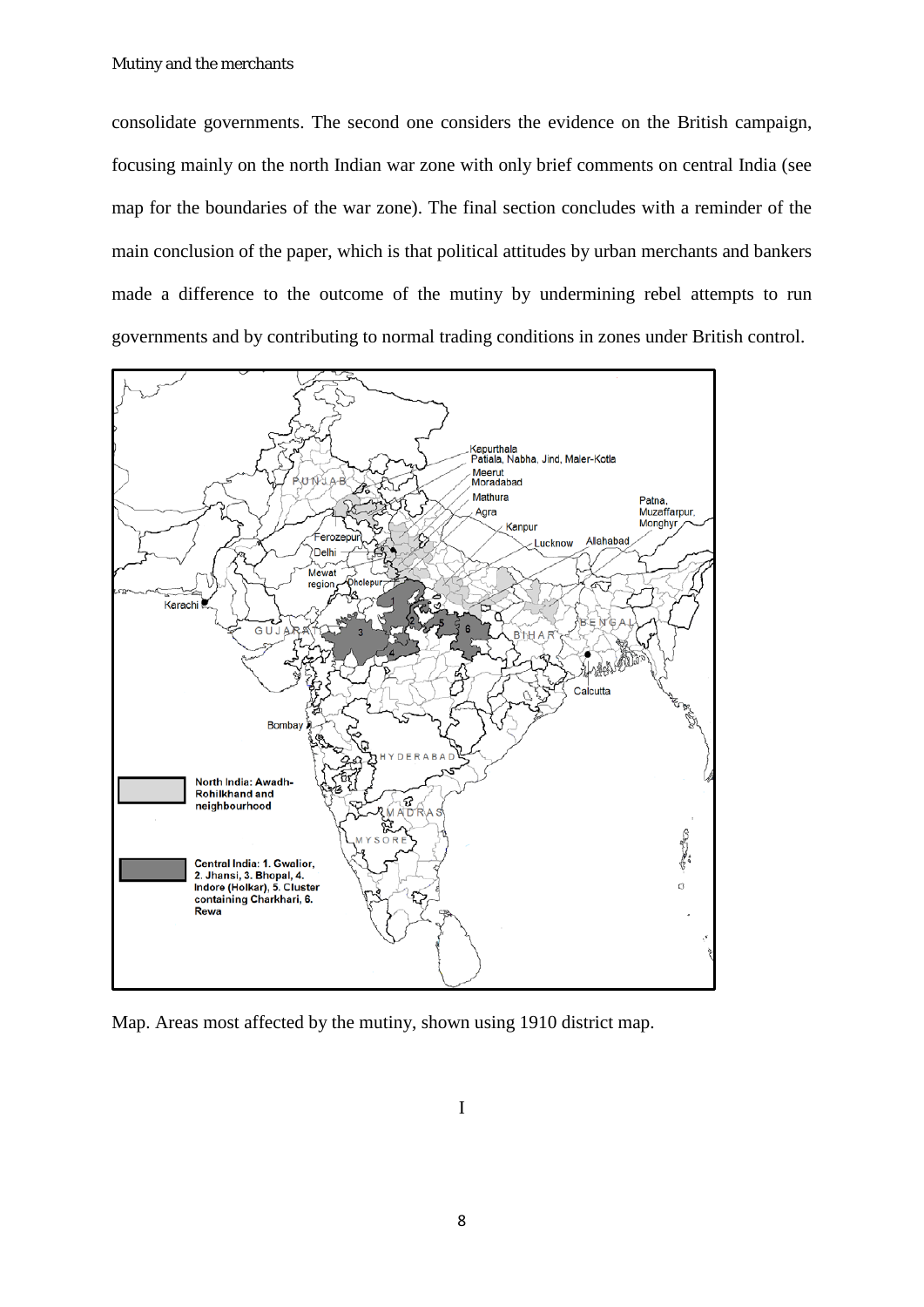There are four main strands within the interpretive scholarship.<sup>[22](#page-31-6)</sup> These deal with military strategy, representations (in colonial historiography, Indian and Victorian literary imagination), rebel actions and intentions, and institutional effects.<sup>[23](#page-31-7)</sup> These analyses have in turn led to important arguments about overt or inchoate nationalistic and anti-colonial discourses.

Economics has not been overlooked. In fact, one of the first coherent accounts on the origin of the mutiny adopted a class struggle framework. Karl Marx was fascinated by the episode as much as he was in British rule in India, and suggested that the mutiny reflected discontent in the countryside induced by British attempts at institutional reform.<sup>[24](#page-32-0)</sup> Marx's view was endorsed by Friedrich Engels. Later Marxist readings of the episode, notably by M.N. Roy and R. Palme Dutt observed too that the rebellion entailed a conflict between mercantile and landed interests. Thereafter, class analysis followed Marx to situate the capitalist within a narrative of the village. In a polemic against the then-prevailing views that the mutiny was a feudal backlash and a religious reactionary one, a Marxist-nationalist work of the 1960s argued that it was an uprising against 'the commercial and industrial classes, the bankers and the mahajans.<sup>[25](#page-32-1)</sup> A recent contribution reiterates that the soldier-peasant order, joined in some cases by the urban artisans, had suffered 'growing economic distress and pauperisation'.[26](#page-32-2)

It is true that in the early stages, rural moneylenders and indigo planters were attacked.<sup>[27](#page-32-3)</sup> After British takeover of Awadh (1856), some of the auction purchasers of large landlord (talukdar) estates were mercantile in background. And they were disliked by the peasants, though not necessarily because of the new economic relationships that had emerged.[28](#page-32-4) Studies of Awadh and Bundelkhand also show that rural merchants and moneylenders were often targets of attack by peasants.<sup>[29](#page-32-5)</sup> Some of these later works have been influenced by the subaltern studies reinterpretation of Indian nationalism.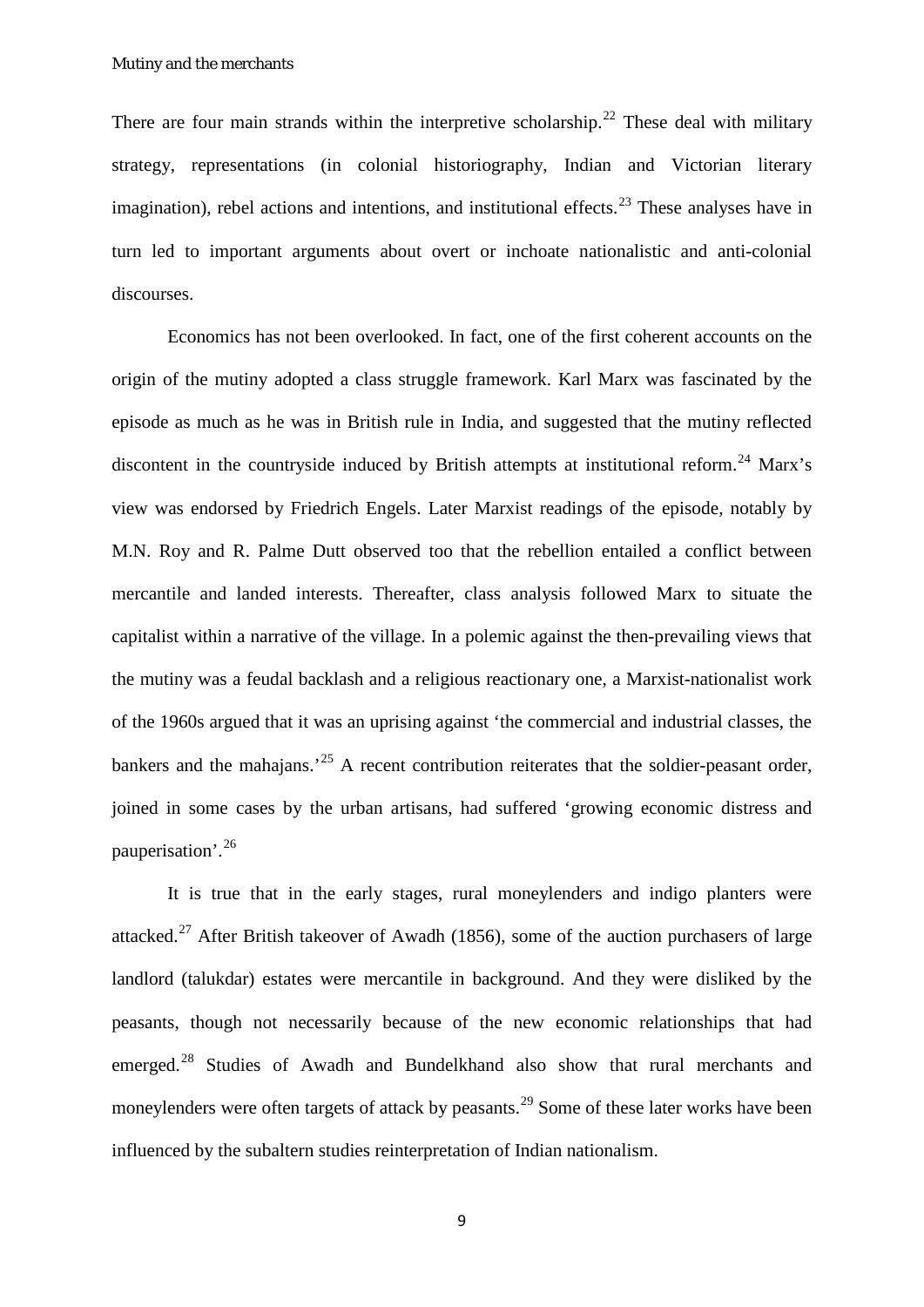Can class conflict in the countryside supply a sufficient model of either the origin of the mutiny or of capitalist agency in its progress? I think not. First, the proposition that merchants were driven to joining the British because peasants resented economic exploitation is a constructed idea, and begs the question of merchant calculations. Military intelligence, in fact, revealed many cases of opportunistic attacks on merchant property by soldiers and urban gangs as well, as would happen in any episode of temporary breakdown of the state. Second, the proposition is not consistent with the proclamations made by the rebel government. None of these, as far as we know, mentioned exploitation of the poor by the rich, and at least one backed the merchants.[30](#page-32-6) Third, it lives uneasily with the diversity in peasant response. And fourth, the most consequential economic actors were the urban firms who had little direct contact with cultivation, but who did have a potential role in strengthening the fiscal enterprise on either side.

The hypothesis that some groups joined the rebellion because their livelihoods had suffered on account of British reforms can in principle lead to the inference that livelihoods that did not suffer would side with the British. Eric Stokes seemed to suggest such a hypothesis in a discussion of the material basis of 'magnate' support.<sup>[31](#page-32-7)</sup> Stokes, however, left the point insufficiently developed, especially in relation to the urban merchants and bankers. I agree with the implied hypothesis that some merchants and bankers might have foreseen that British rule would serve their economic interests better. However, that is an incomplete story. In a battle zone, taking any side carried risks and threats, merchants and bankers had a lot to lose, and an economic history of the mutiny needs to consider these short-term risks as well as the expected long-term returns.

It is necessary, therefore, to reread the evidence on capitalist experience.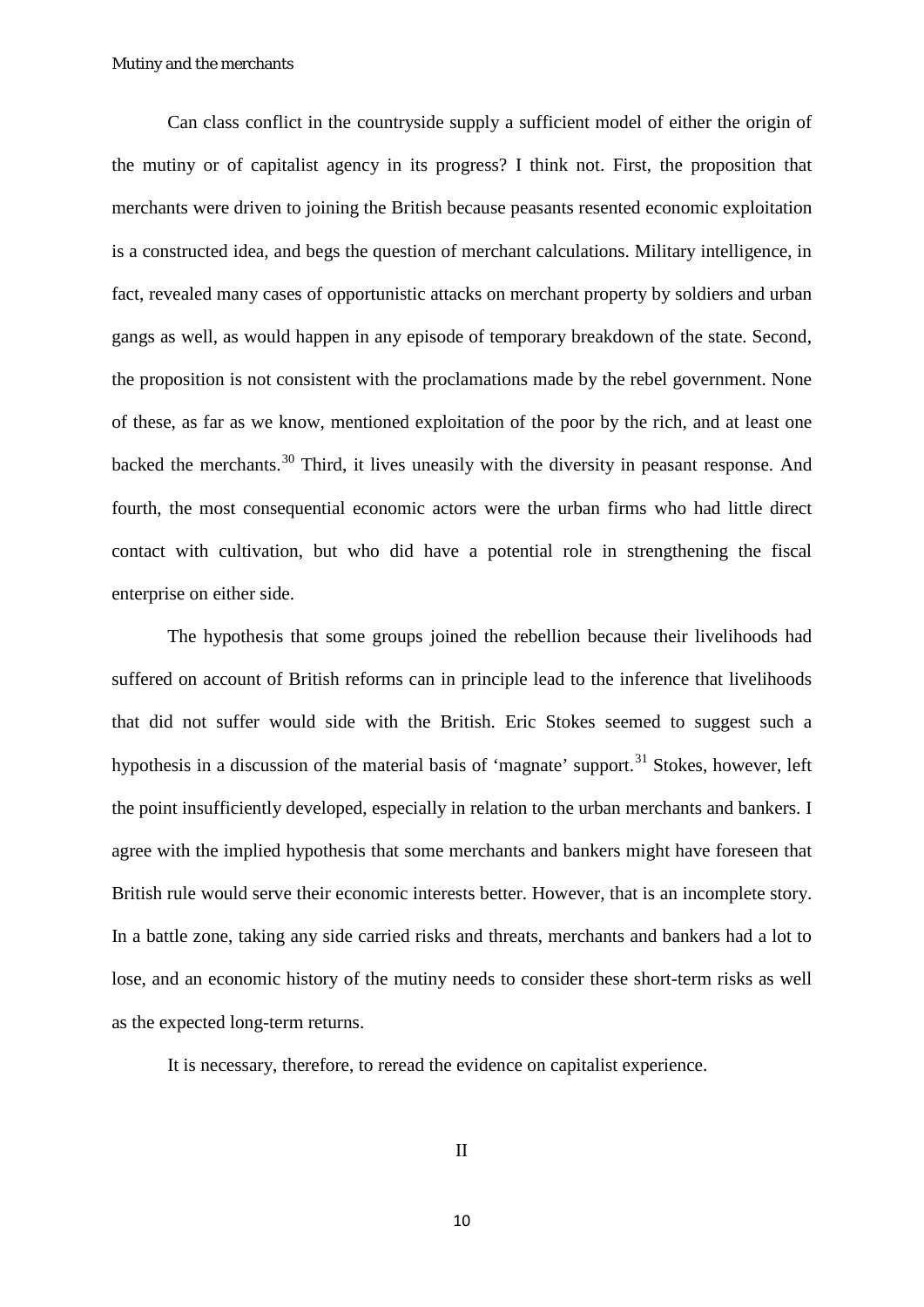This section gathers evidence on trader disaffection in the rebel-held regions. The larger picture that emerges from military intelligence gathered from the rebel-held towns is that of an uneasy attempt to form a coalition between the leadership and the capitalists. That partnership appeared to break down, because merchant property was also a target, of opportunistic raids by urban gangs or soldiers who had not been paid, or from suspicions of collaboration.

In the middle-Gangetic plains, the most consequential battles were for the control of Delhi, Lucknow, and Kanpur. The battles occurred between stationary armies and had elements of siege warfare. These were densely populated, large, and prosperous urban centres, containing many markets within them, and large settlements of merchants and bankers. The surrounding countryside was heavily cultivated and produced much of north India's grain output. The country was flat, with many good roads and good prospect of riverborne trade. Overland trade, therefore, was large. For these reasons, supplies were initially a small problem for the several hundred-thousand rebel soldiers who moved into the cities. At least, military intelligence in May rarely mentions the issue of provision for the cities. The new government seized hold of government treasury. On most occasions, convicts were released from prison. One report suggests that the freed convicts were seen as more loyal transporters of goods than the population at large.<sup>[32](#page-32-8)</sup> In most parts of the Ganges-Jumna doab the Company's own civil authority had crumbled away, and the landlords were, even when not welcoming to the rebels, not strong enough to stop or refuse supplies to soldiers. In the eastern districts of Awadh, the Baiswara landlords supported rebels reportedly because a large number of the Bengal army soldiers were Baiswara Rajputs.

And yet, managing the resources in an organized way as well as sustaining the flow of revenues both posed challenge to the new governments. Little information is available directly on the fiscal and monetary administration of the rebel-governed cities. We do know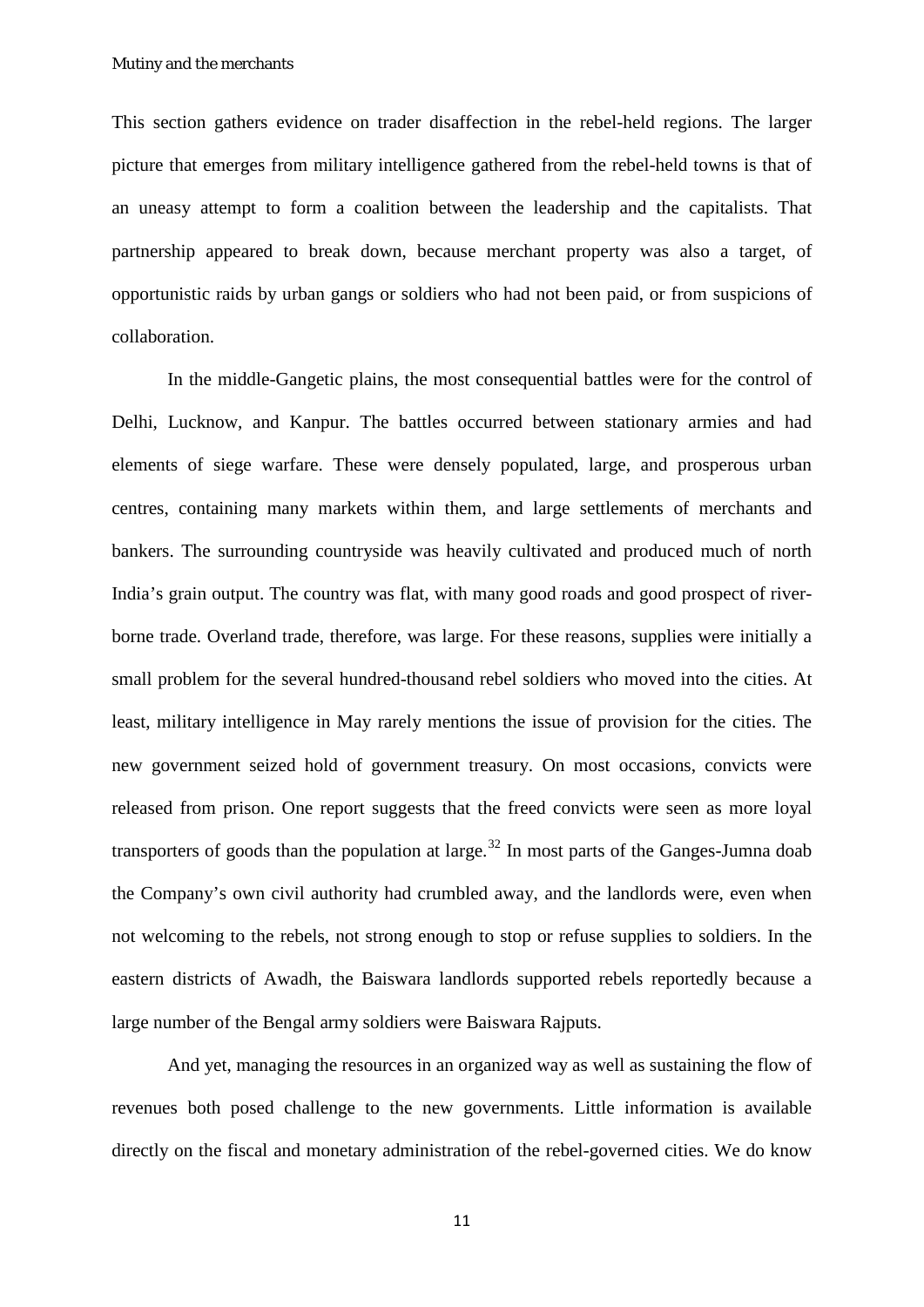that from the start money was raised from the bankers and merchants of the cities by the rebels, as well as by the British, as we see later. Although such evidence is cited in the literature, from the usually brief citations, it is not clear what the bankers themselves thought of these arrangements. The documents show that in early May, as soon as an administrative structure was established in the city, upon an order from the Commander-in-Chief Mirza Mughal the *Kotwal* or police chief prepared lists of merchants and bankers and estimated the 'subscriptions' to be raised from them.<sup>[33](#page-32-9)</sup> In May and June, there were complaints from grain traders of harassment and extortion by bands of soldiers.<sup>[34](#page-32-10)</sup> Bankers did not complain, but they were in the spotlight throughout. On June 11, an officer of the court again raised the matter of subscriptions from bankers.<sup>[35](#page-32-11)</sup> On July 1, Jugal Kishor and Sheo Parshad, bankers, petitioned that although they paid money to the King, 'they are subjected to the oppression of the Princes and the plunder of their houses and property by the sepoys.<sup>[36](#page-32-12)</sup> On July 11, 'the Mutineers demand money from the money-lenders of Delhi.<sup>[37](#page-32-13)</sup>

A fortnight later, the King directed the Commander-in-Chief 'to borrow money from the Punjabis and other wealthy people to meet war expenses.'[38](#page-32-14) On several occasions in August, the court summoned bankers of the city to discuss how to raise more money.<sup>[39](#page-32-15)</sup> One witness recalled a near-death experience in the court early in August.<sup>[40](#page-32-16)</sup> But, in fact, there were also attempts by the court to pacify the bankers, who had by then been subjected to many unauthorized demands for money by the Kotwal, by individual officers, and by soldiers. At least four orders were passed in August to state that only the court could deal with the bankers.<sup>[41](#page-33-0)</sup> Little heed, it seems, was paid to these orders. In September, crisis was breaking out all around. Some soldiers 'decided to plunder the town of Delhi to realize their pay,' and a few others declared their intention not to fight until paid.<sup>[42](#page-33-1)</sup> Mutineers who had not been paid did loot a number of shopkeepers.<sup>[43](#page-33-2)</sup> Saltpetre stocks were running out. The dealer Debi Das' shop was raided by the soldiers to recover more of the article.<sup>[44](#page-33-3)</sup> 'Respectable'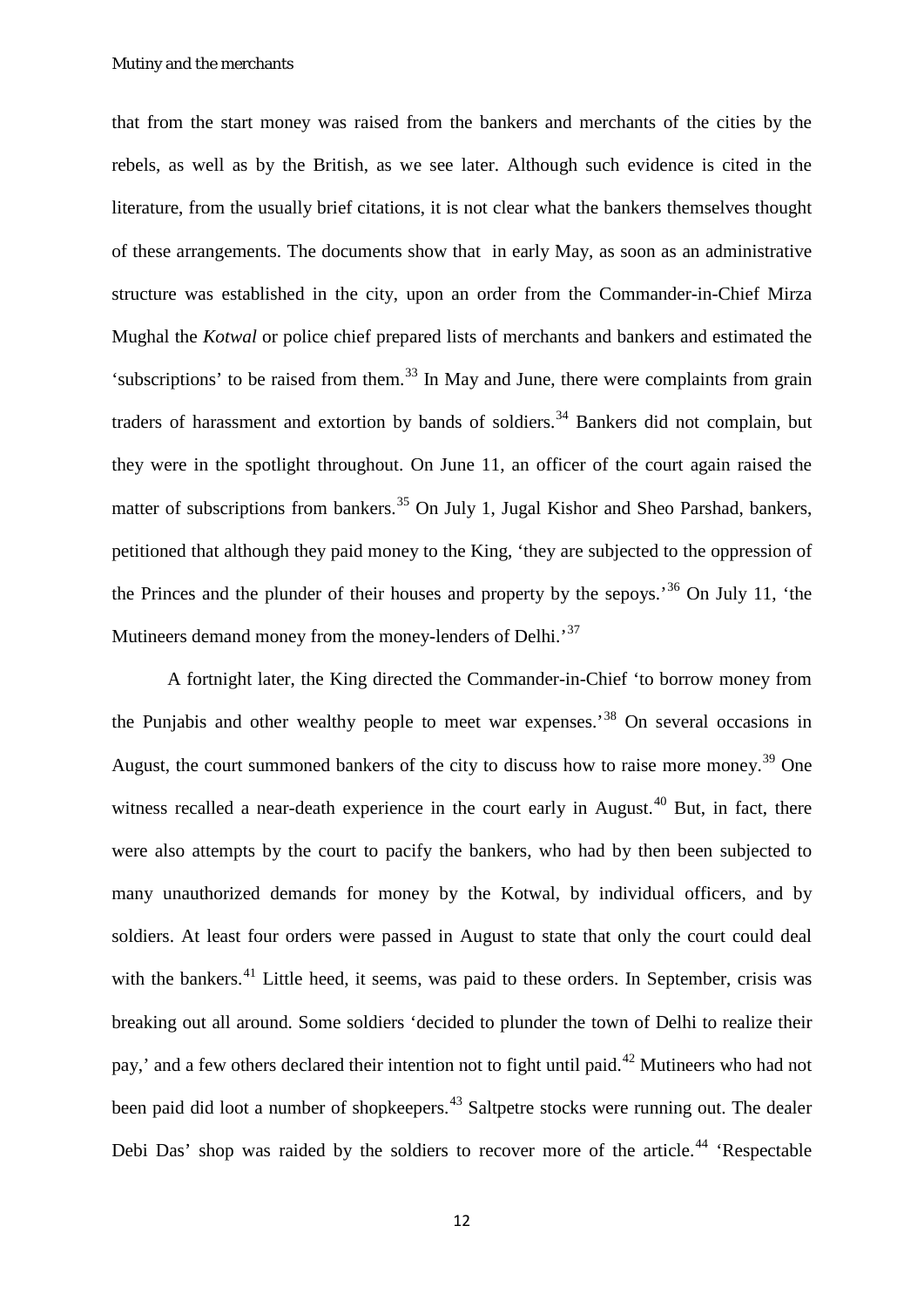persons at Delhi have been imprisoned as they failed to pay money to the Mutineers.'[45](#page-33-4) Jewellery was needed for making coins, presumably some of the jewellery was seized from private hoards. Shops closed down for fear of raids.<sup>[46](#page-33-5)</sup>

How do we read these reports? In one interpretation, these reports suggested that the police was effective in making sure that the merchants and bankers did pay up.<sup>[47](#page-33-6)</sup> That leaves open the questions why forced extraction had to be resorted to and whether it hurt or helped the war. Reports on extortion confirm the general and well-founded point that the administrative setup created by the rebels was 'loose and precarious', even 'chaotic and incompetent.<sup>[48](#page-33-7)</sup> In fact, they suggest two further points explaining why the setup was precarious. First, the court turned towards the bankers and merchants of the city for accommodation because it had failed to secure a stable source of revenue from land. In turn, the weakness of the court exposed the capitalists to opportunistic attacks by soldiers that the court was unable to stop. The weakness stemmed not only from the shaky finances of the state, but also the fact that the rebel soldiers were divided into groups that followed their own commanders more than they did the writs issued by the court.

The second point is that the merchants and bankers responded to these risks by various acts of passive resistance, and covert spying for the British. Of course, bankers were frequently mentioned in the capacity of agents or court officers. Lala Jawalanath, the most prominent example, is often ordered to pay for an item of expenditure by the court or by a band of soldiers. Such orders meant either that Jawalanath had taxation powers, perhaps he undertook to raise money from fellow-merchants/bankers, or that he managed a part of the revenues. On the other side, there was the important example of Kanhaiyya Lal Saligram, who had an ambiguous relationship with the court. He worked for it, but on one occasion, was ordered to be arrested by the court. He was not alone; but one of several bankers who hid themselves or refused to pay for the war. Saligram went further. Apparently unknown to the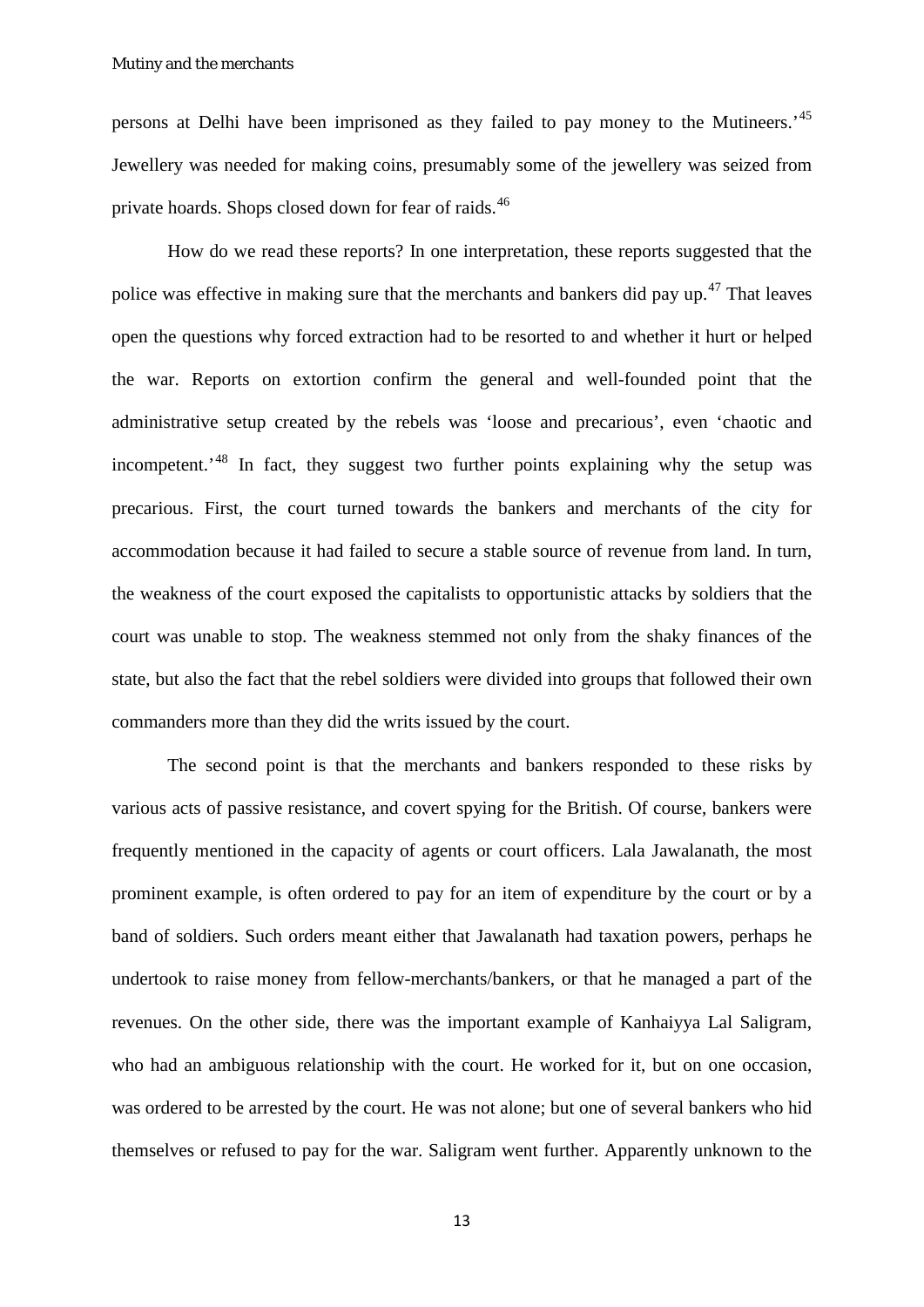rebels, he kept the British informed of the situation inside the city. In June, communiqués from Lala Saligram (along with Mathra Das, Jainal, and Rup Kishor of Moradabad) reached the British Agent in Delhi on the conditions of people (presumably merchants and bankers) loyal to the Company and imprisoned by the court.<sup>[49](#page-33-8)</sup> We would not be surprised if there were many more figures like Saligram. Indeed, another Delhi merchant Jat Mall, a witness in the trial of Bahadur Shah, stated that 'the merchants and respectable tradesmen among the Hindus regretted [the overthrow of the British government].<sup>[50](#page-33-9)</sup>

Likewise, several prominent merchants and bankers inside and outside Lucknow were willing to help the rebel government, and kept in touch with each other. We know about these networks from intelligence gathered by the British after they consolidated their positions in Benares, Mathura, Patna, Meerut, and the outskirts of Lucknow. It is not known from the same source in how many of these cases the rebel landlords or generals were the clients of the bankers who wanted to secure their interest. In June 1857, when the British had established authority in Meerut, efforts to raise a public loan failed because local bankers did not respond.<sup>[51](#page-33-10)</sup> Until the winter of 1857, Lucknow traders refused to serve the British. Bairo Pershad and Esree (Ishwar) Pershad, bankers of Benares, maintained a secret correspondence with the rebel government in Lucknow.<sup>[52](#page-33-11)</sup> They were said to be close to Madho Singh, the landlord of Amethi. The Patna banker Lootf Ali Khan was arrested on the suspicion of sheltering rebel soldiers, but released for want of proof.<sup>[53](#page-33-12)</sup>

The governments of the occupied cities held meetings with the merchants and bankers, though few details are available on how the future role for the capitalists in the new governments was seen. Nana Saheb's war council in Kanpur did not include the wealthy merchants and bankers, but was willing to listen to them. For example, on June 10, 1857, 'the city mohajuns .. and influential men, such as Shew Pershaud, the present treasurer; Gunga Pershaud, tent-maker; Jogul Kishore, Jeweller; and Biddee, Pawn seller' could have their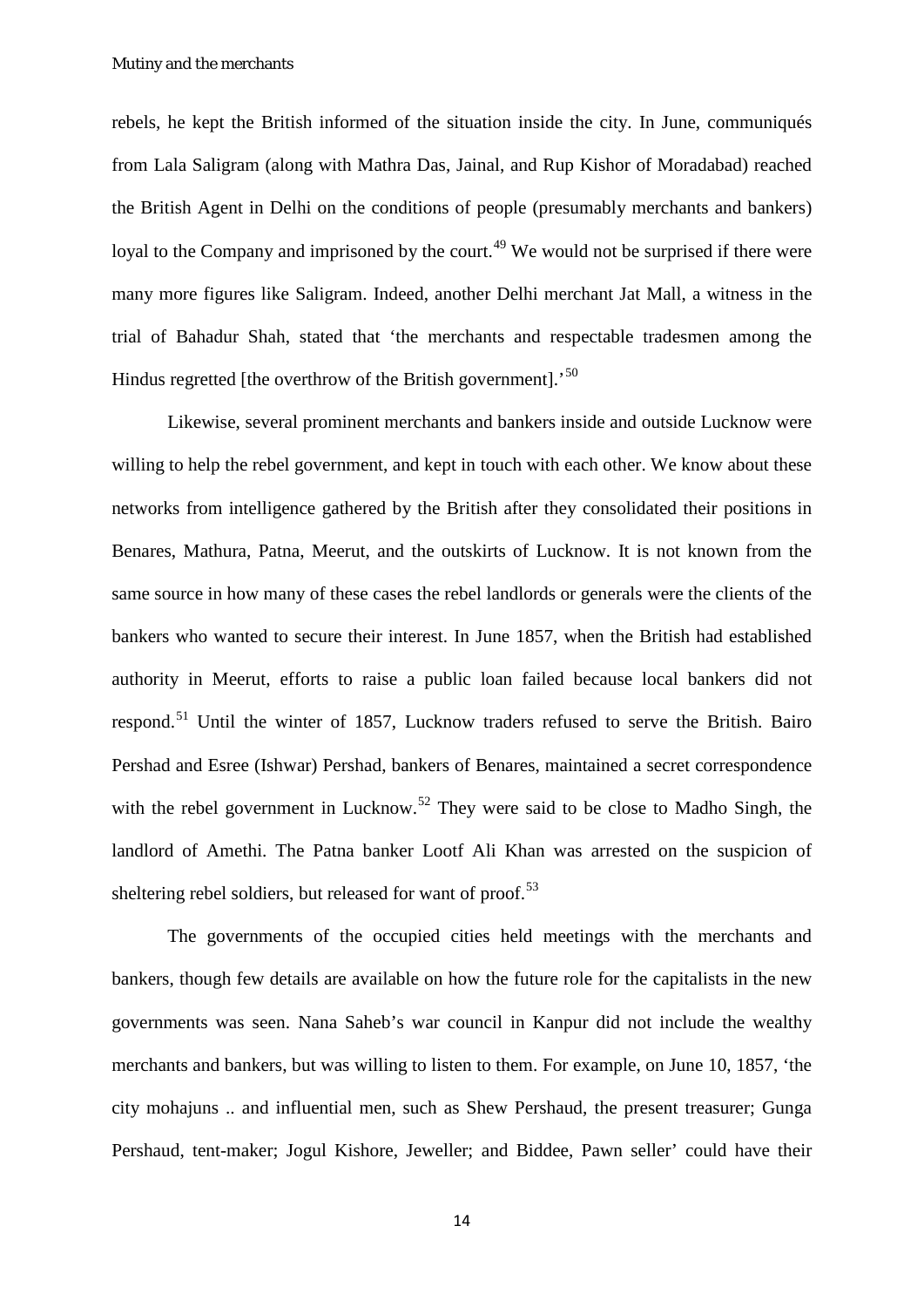favourite city police chief Hoolas Singh reappointed to his post after he had been initially suspended.<sup>[54](#page-33-13)</sup>

Suspicions of collaboration disturbed these efforts to create a common platform. Nowhere was this more obvious than in Kanpur. In Kanpur, potential suspects included a large segment of the middle class. Far more than Delhi or Lucknow, Kanpur was an Indo-European city. Its prominence had owed to military camp, administrative offices, and longdistance trade in sugar and indigo. Few of the indigenous bankers, merchants, and Bengali 'writers' or clerks settled in the city felt compelled to join the Europeans sheltered in an entrenchment. But many amongst them 'received much annoyance from the mutineers', were imprisoned, and had to 'hide themselves to save their lives'.<sup>[55](#page-33-14)</sup> Proven cases of transaction with the European entrenchment were dealt with death.<sup>[56](#page-33-15)</sup>

By June 1857, military intelligence was rife with reports of tensions inside Kanpur. A large part of the seized government treasure had leaked out. The use made of the contents suggests that these acquisitions were not used to strengthen the fiscal enterprise. For example, a vast quantity of stamp paper seized in Allahabad turned up in underground markets in Bengal and Bihar months later, on one occasion sold by sailors employed by river steamers.<sup>[57](#page-33-16)</sup> The governance of Kanpur effectively passed on from Nana Saheb to the soldiers. 'The mutineers, being in want of saltpetre confined Juggunnath, seller of that article, in order to extort the requisite supply'.<sup>[58](#page-33-17)</sup> The soldiers operating the batteries outside the besieged European entrenchment plundered 'supplies brought in, .. helping themselves to large quantities of sugar ..'[59](#page-33-18) When reports of an imminent British attack reached the city in July, it proved difficult for the war council to procure carriage and supplies.<sup>[60](#page-33-19)</sup>

In or near Kanpur, merchants secretly supplied intelligence and protection to the Company and its allies. In July, in Kalpi, a cloth merchant Ganesh was caught trying to protect a party of Europeans.<sup>[61](#page-33-20)</sup> In June, the merchants of Kanpur sent out intelligence to the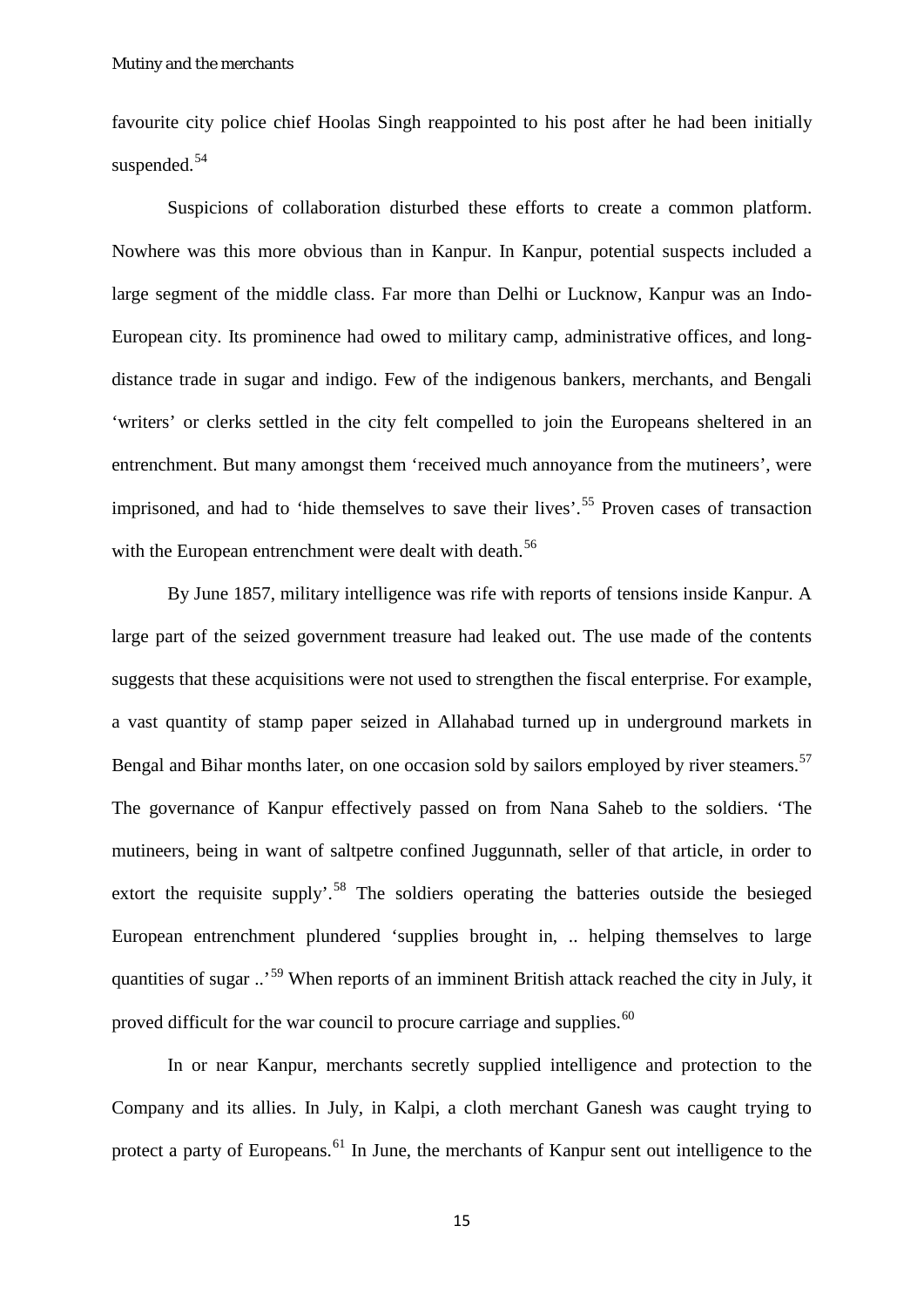British garrisons about conditions of the besieged European population. 'A Native merchant's letter from Cawnpore' brought to light, very usefully for the British, the discord between Nana Saheb and the soldiers, which at one point threatened his life.<sup>[62](#page-34-0)</sup> That many rebel soldiers saw themselves as mercenaries made these disputes difficult to resolve.<sup>[63](#page-34-1)</sup>

If Kanpur, Delhi, and Lucknow had rebel governments, and therefore a prospect of negotiation between the state and business interests, in other cities of the Gangetic plains the authority of any party was weak. $64$  From these places, numerous reports of attacks on merchant property began to come in. On the night of May 10, urban gangs raided merchant homes in Meerut.<sup>[65](#page-34-3)</sup> These raids turned into small-scale battles because the merchants had private armies. In Banda town in the month of June, the merchant armies succeeded in driving off the raiders.<sup>[66](#page-34-4)</sup> In Azamgarh town in June 1857, 'large sums of money were extorted by violence or threats of it from the merchants and bankers of the city.<sup> $67$ </sup> On the news of the outbreak in Meerut, parties made up of locals of Budaun started off, and 'blackmail .. was freely levied by the rioters from all the bunniyahs and muhajans in their neighbourhood.'[68](#page-34-6) In May 1857, rebel soldiers attacked in Moradabad the home of a 'wealthy bunneah', and tortured one member of the family.<sup>[69](#page-34-7)</sup> In September 1857, when British troops entered Hazaribagh, they found the bazaar plundered.<sup>[70](#page-34-8)</sup> 'The little band of rebels traversing Mirzapoor' took their supplies by force.<sup>[71](#page-34-9)</sup> As late as March 1858, attacks on merchants were reported from villages in the Doab, but who the attackers were it was not known.<sup>[72](#page-34-10)</sup>

Some of these attacks on merchant property took the form of attempts at taxation, authorized or not, and some were attempts to punish collaborators. In August 1857 a minister (nazim) of the king of Lucknow occupied Gorakhpur town and 'forcibly exacted large sums of money from the merchants of the city.'[73](#page-34-11) In October 1857, a rebel general Niaz Mahomed Khan 'levied fines' from merchants in Sahaswan.<sup>[74](#page-34-12)</sup> In Tirhoot, the army of Kooar Singh of Jagdishpur caused great anxiety to the town merchants. Letters intercepted south of the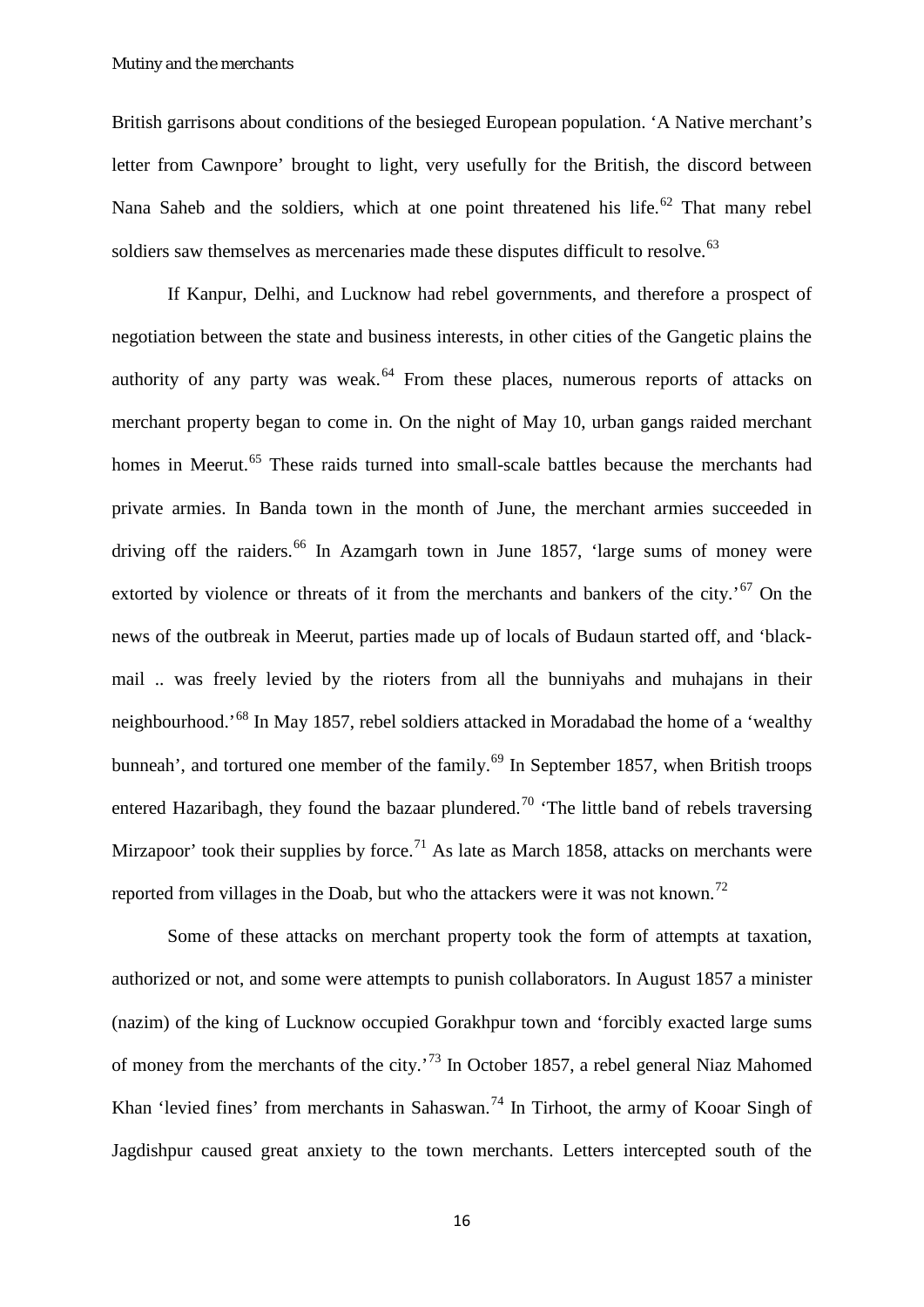Jumna in November 1857 revealed evidence of enquiries being made by the rebels on which merchants traded with the English.<sup>[75](#page-34-13)</sup> In Moradabad, a tense moment occurred in April 1858 when a commander of Rohilkhand rebels arrived and 'demanded money and supplies'. The course of the war was already decided and it was not surprising that 'the townspeople refused .. whereupon the prince, after some negotiation, endeavoured to help himself by force'.<sup>[76](#page-34-14)</sup>

In the early days of the outbreak in Punjab there were episodes of seizure of mercantile property. Grain was taken by force from shops in Ludhiana, and 'wherever a horse or mule could be found, the rebel hand was laid instantly upon it'.<sup>[77](#page-34-15)</sup> The bankers were reported to have quietly transferred their money chests and the merchants locked up shops. In Jullunder, the mutineers caused little damage except for 'an occasional .. demand for money, [and] carrying off flour and grain from the bunniahs' shops.<sup>[78](#page-34-16)</sup>

In Rajputana and Mewat, 'the air was infected with panic'.<sup>[79](#page-34-17)</sup> Containing important overland trade routes and settlements of merchants and bankers, and yet, poorly defended, Rajputana was particularly exposed to attacks, on these occasions, not by rebel generals but semi-nomadic groups. In July 1857, armed Gujar troops moved about Mewat. The most notorious in British records was Deohans, who attacked Dholepur town. Among his casualties were three town merchants. The merchants sought protection from one Buham, who was killed in an encounter with Deohans on  $14<sup>th</sup>$  July.<sup>[80](#page-34-18)</sup> In 'the great centres' of trade in Rajputana, bankers sent away their families in June 1857 and sent petitions to the Governor General seeking 'advice and protection'. In Mewat itself, the Gujar attackers were in some cases inspired by the prospect of targeting their creditors and destroying account books.<sup>[81](#page-34-19)</sup>

Some of the raids conducted in September-October were more related to the high price of food in that season.<sup>[82](#page-34-20)</sup> The kharif (autumn) harvest of 1857 was good, but prices of grain were higher than usual on account of disruption of supplies.<sup>[83](#page-34-21)</sup> In the Rohilkhand plains, the stationary battles had been over by December with the fall of Lucknow, giving way, in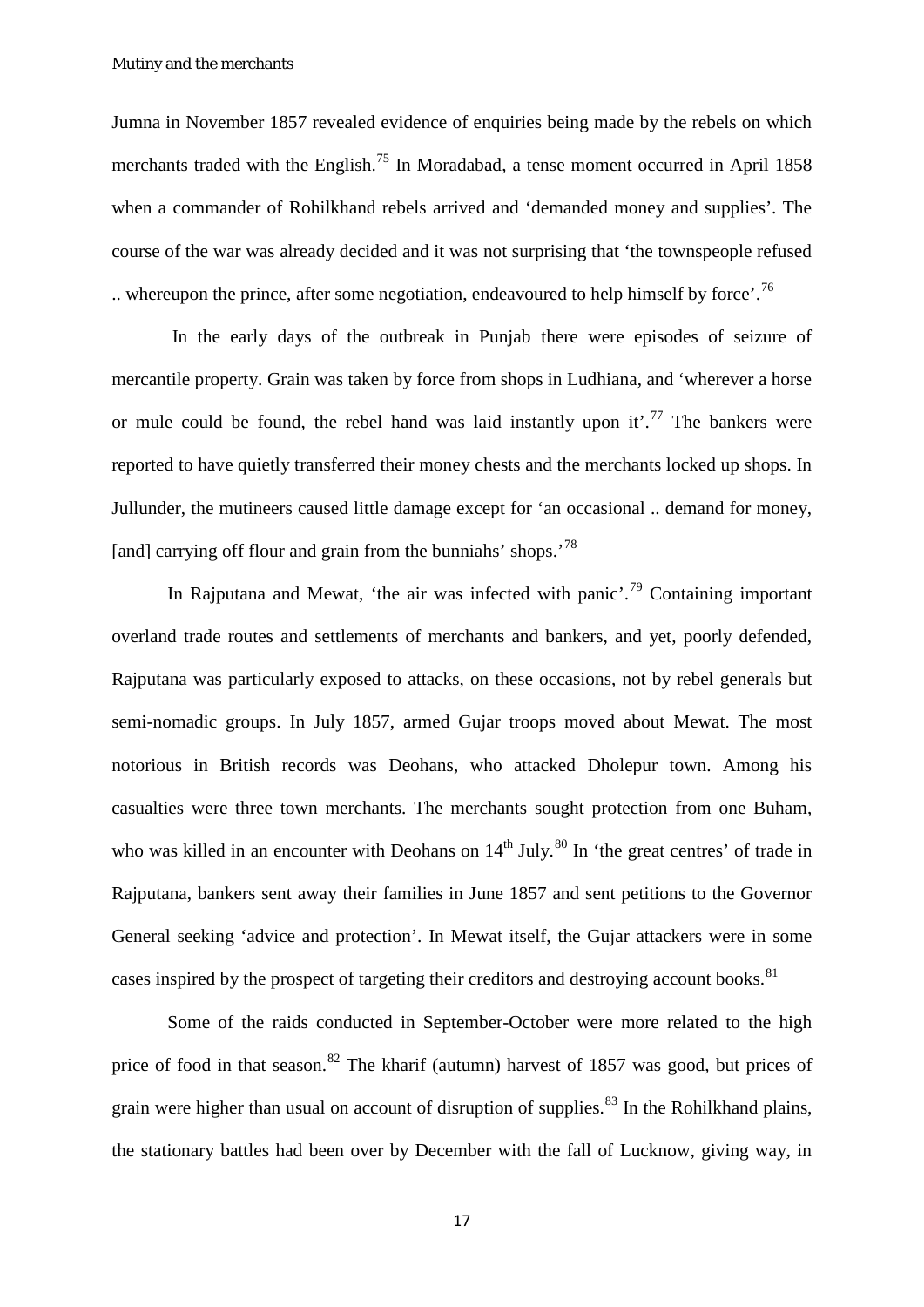winter and spring of 1858, to small-scale encounters between mobile armies. These episodes were frequent enough to exhaust the countryside of supplies and both parties faced difficulties in procuring food. When food ran scarce in the bazaars, traders' choices mattered more crucially. Months before in the market towns of Rajputana, British troops failed to procure any supplies in June until the news of the battle at Badli-ke-Sarai (June 8) reached the towns, and the supply situation reversed dramatically.<sup>[84](#page-35-0)</sup> The same thing happened in Awadh in winter. Victory in Lucknow and against the Gwalior Contingent changed merchant attitudes in the heart of the war zone dramatically. On the British side, punitive raids on minor landlords suspected of helping the rebels targeted food. 'We took all the grain we could find, and burnt the village' was a refrain that was to be repeated again and again in the autumn of  $1857$  $1857$  $1857$ .<sup>85</sup> By then, the Awadh landlords had turned against the British out of desperation.<sup>[86](#page-35-2)</sup>

But raids on food stocks did not constitute the most effective strategy of the British campaign. Rather it was building links with private trade along the two great arteries of cargo movement, the Indus and the Ganges.

#### III

This section gathers evidence on two things that mattered to British war effort, protection and financial help extended by merchants in conflict zones, and keeping long-distance trade routes safe, well-stocked, and running. The second strategy could not possibly succeed without Indian traders choosing to help the Commissariat department. This was so because the Company state neither had the administrative means nor the intention to follow what modern states often did in periods of conflict, directly regulate markets.

'An army in India', wrote one veteran of the Anglo-Punjab wars, 'is followed by another army whose general or commander-in-chief is the bazaar kotwal.'[87](#page-35-3) Shortly after the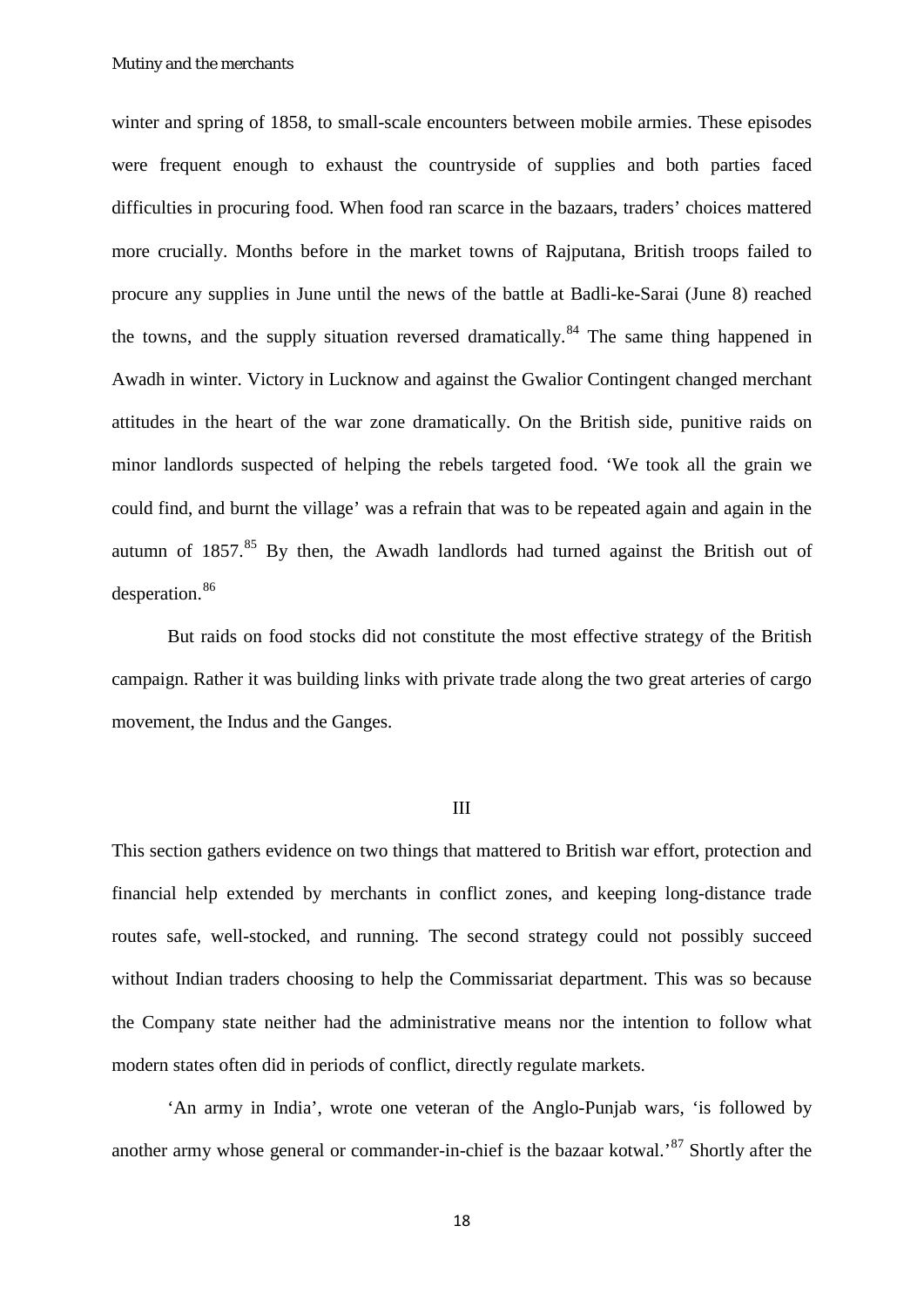fall of Delhi on  $11<sup>th</sup>$  May 1857, the troops that moved from Punjab to the outskirts of the city functioned in a two-tiered setup of this kind. Many members of the rear were artisans and service workers, 'barbers, cooks, shoeblacks, and so forth', and a large number of bheesties or water carriers. The elderly members of the group recalled the Afghan wars of 1840-2.<sup>[88](#page-35-4)</sup> The bazaar kotwal supervised the procurement of food. In the eighteenth century, supplies were managed mainly by dealing with the bullock convoys that transported grain, and camp followers who supplied artisanal services and sometimes managed the procurement of grain on the way.

Early in the crisis, as the downfall of the Company regime seemed a certainty, 'the camp followers, so necessary to the efficiency of an army in India, deserted like rats from a sinking ship.'[89](#page-35-5) Indeed, camp-followers subsequently received scant mention in mutiny sources. In one rare instance, the ancient system was revived. In February 1858, Major (later Major-General) John Coke stationed near Moradabad enlisted the help of the mobile caravan-runners or Banjara headmen who had been grazing their cattle in the Terai.<sup>[90](#page-35-6)</sup> But contracting with caravan-runners was not the norm.

This is not surprising. In 1857, the Company army fought a different form of warfare than those it had engaged in before. It had never fought battles on such large scale in the Ganges-Jumna plains before. Its forces were larger on average than in the eighteenth century. And it was trying to retake cities under enemy occupation, which operation took time. These circumstances made supplies a crucial problem, and made it necessary to procure supplies by bureaucratic means, that is, rely on revenue and trade.

Needless to say, the Company regime received unqualified expression of loyalty from the non-official European and Eurasians during the campaign. But if the non-official European was useful as military volunteers they rarely had a chance to contribute in their traditional roles as traders, artisans and planters. Except in Kanpur, their knowledge of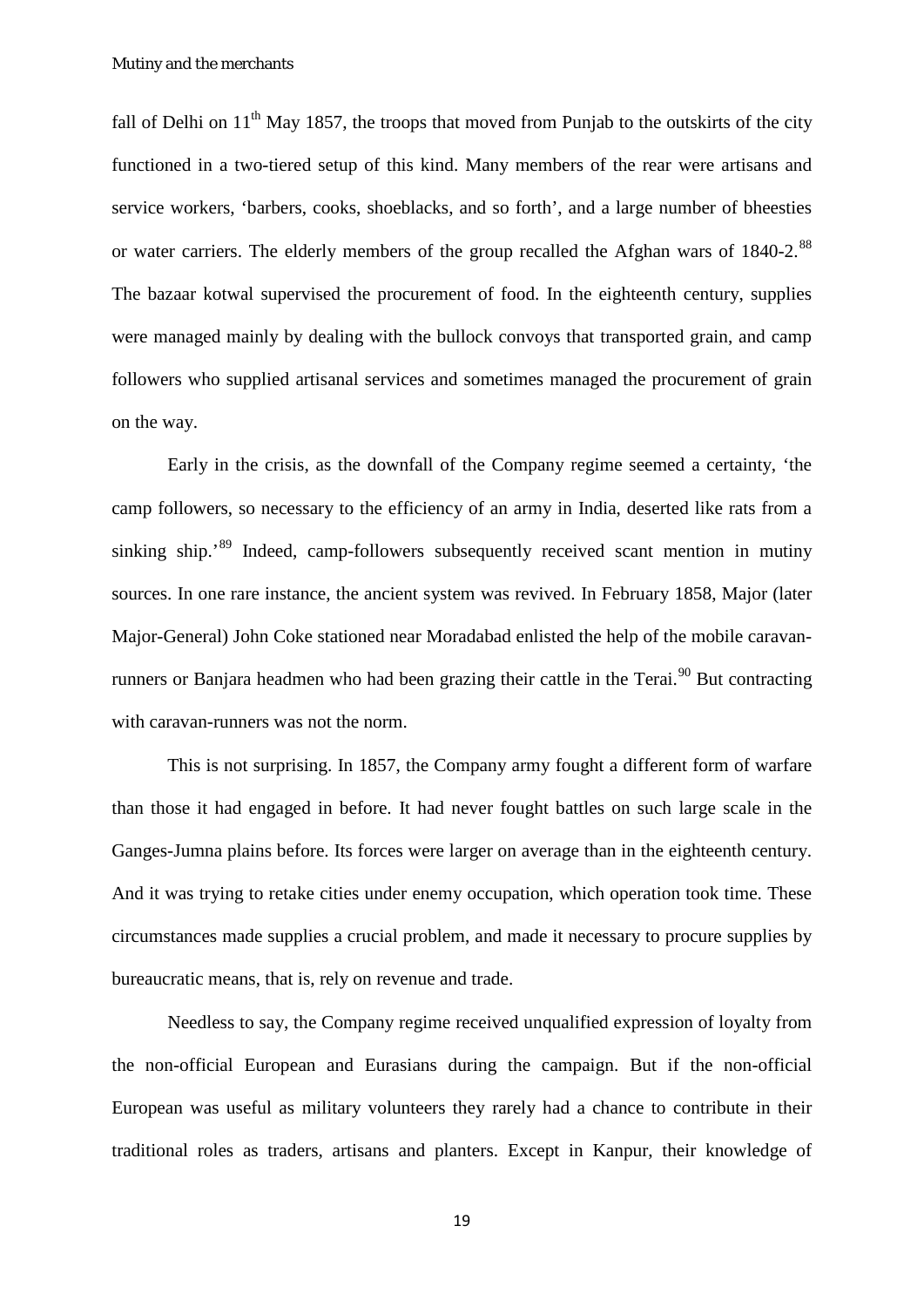overland and domestic trade was not useful. Few had experience of trading in grain and saltpetre, the two vital resources. Most had conducted businesses within the European quarters, were small in number, and with few exceptions, fugitives, killed or besieged.

The British authorities believed that the Indian merchants owed their wealth to the Raj, and would naturally come to its aid. 'If there was any body of men in India who ought to have come forward to help us in difficulty it was 'the monied interest'.<sup>[91](#page-35-7)</sup> There was an element of truth in this assertion. Some merchants and bankers were mobile and had more information about the course of events on a larger scale. For example, in Assam and Rangpur, the Marwari merchants made statements in public that 'as every one must know .. who, like us, has travelled', the scale of reinforcement from Calcutta was too large for the rebellion to withstand.<sup>[92](#page-35-8)</sup> In Meerut and Peshawar, the British acted on their belief and called upon the merchants in May and June to subscribe to war loans. The response was lukewarm in Meerut, as we have seen. It was generous in Punjab, but not before arm-twisting had been resorted to.<sup>[93](#page-35-9)</sup> A show of neutrality was not only the politically safer option for the merchants, but also made economic sense since government paper was rapidly losing value. In Awadh and Rohilkhand the confidence that merchants would voluntarily risk their lives for the British disappeared quickly.

Still, collaborations were present on a noticeable scale. In the early months of the mutiny, taking the side of the British anywhere in the middle Gangetic plains would have carried grave risks. Many firms, however, did so. The banking firms Lakhsmi Chand Jain of Mathura and Manik Chand of Allahabad are prominent examples.<sup>[94](#page-35-10)</sup> Mathura was an important centre of finance in north India. Lakshmi Chand with his brothers Radha Krishan and Gobind Das sent the first pieces of intelligence to the revenue officer at Agra of a restlessness in the army, which led to a disarming of the infantry troops in Agra. The city was not seriously threatened thereafter. Upon the approach of the Nimach brigade in August 1857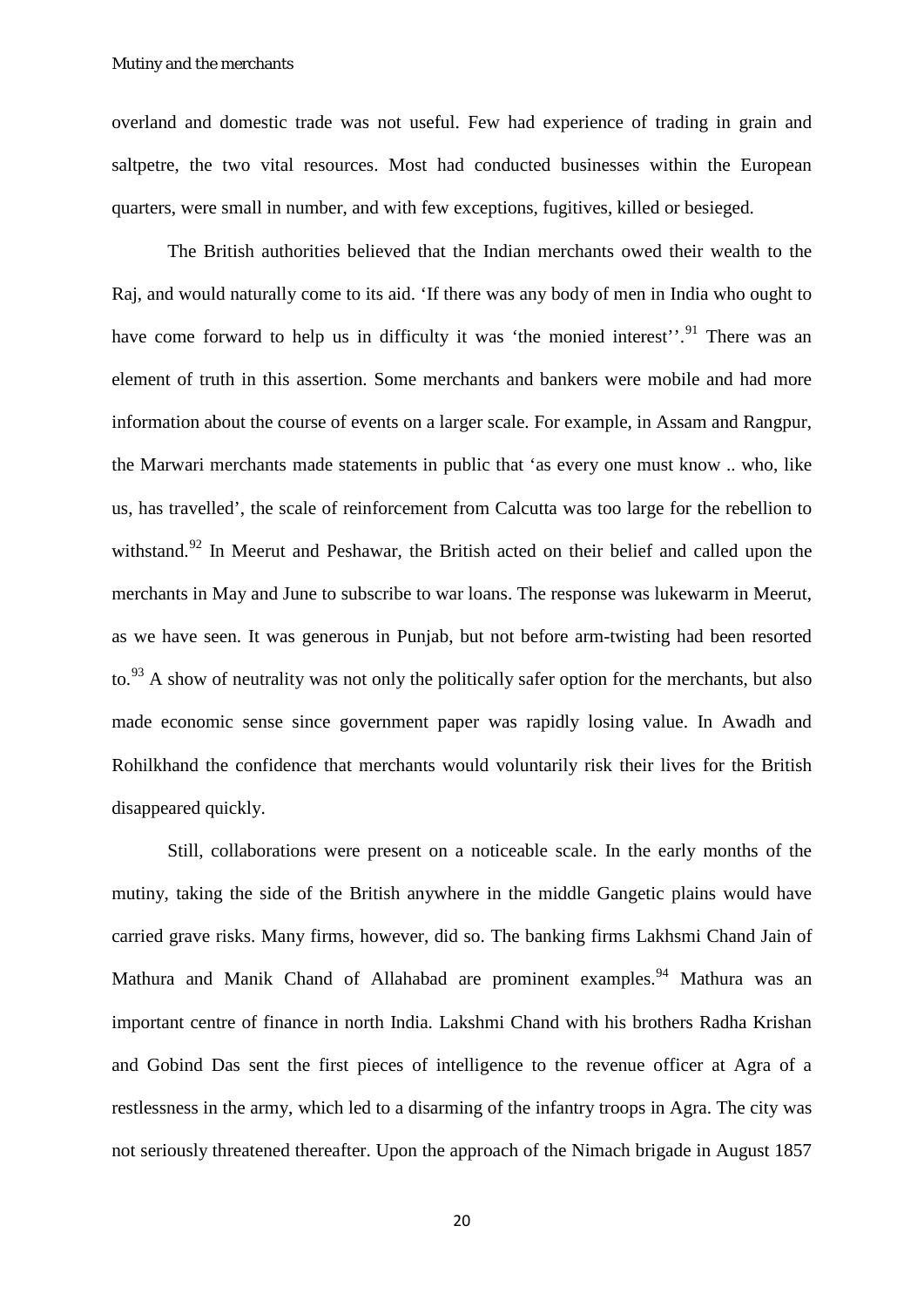- a rebel force commanded by Bakht Khan sent from Delhi to attack the rear of the British forces besieging Delhi - the brothers provided shelter to fugitive European families, transported them safely to Agra, kept the flow of intelligence intact, and during the months when the banking system in northern India had collapsed completely, made loans to the administration.<sup>[95](#page-35-11)</sup> They could offer some of these services because the bankers commanded armies, and believed credibly that they could meet small-scale threats on their own. There were similar stories from Rajputana and Punjab. The Marwari banker of Bikaner, Bansi Lal Daga, started buying up Company government security that sold at one-quarter of the face value in May 1857, ending up exceedingly rich seven months later. In order to defend his investment, he 'identified himself so thoroughly with the cause of the Government as to undertake large contracts for the supply of food for the troops in the field, and freely advanced money on supply lines drawn on other parts of the country, disorganized as it was.'[96](#page-35-12)

The control of Agra Fort in July 1857 led to the establishment of a market inside the garrison compound. Artisans and shopkeepers came inside the fort. The same thing happened inside Saugor Fort later. On the matter of supplying food to the Agra Fort, 'the cares of the Commissariat Department .. were greatly lightened by the influence exerted by .. Lala Joti Parshad, a contractor whose successful provisionment of the army during the Afghan, the Sikh, and the Gwaliar wars had gained him a great and deserved reputation.<sup>[97](#page-35-13)</sup> In Dehra Dun, 'food was procured through local merchants.'[98](#page-35-14) In August, the government urged Jyoti Prasad to supervise the running of regular horse vans from Agra southward for the carriage of supplies.<sup>[99](#page-35-15)</sup>

Colonel R. Baird Smith's report from Roorkee on the Ganges Canal stated that the first intelligence on the prospect of a mutiny came from the merchants engaged in grain trade for the military bazaar at Fatehgarh.<sup>[100](#page-35-16)</sup> They were also grain millers, and were implicitly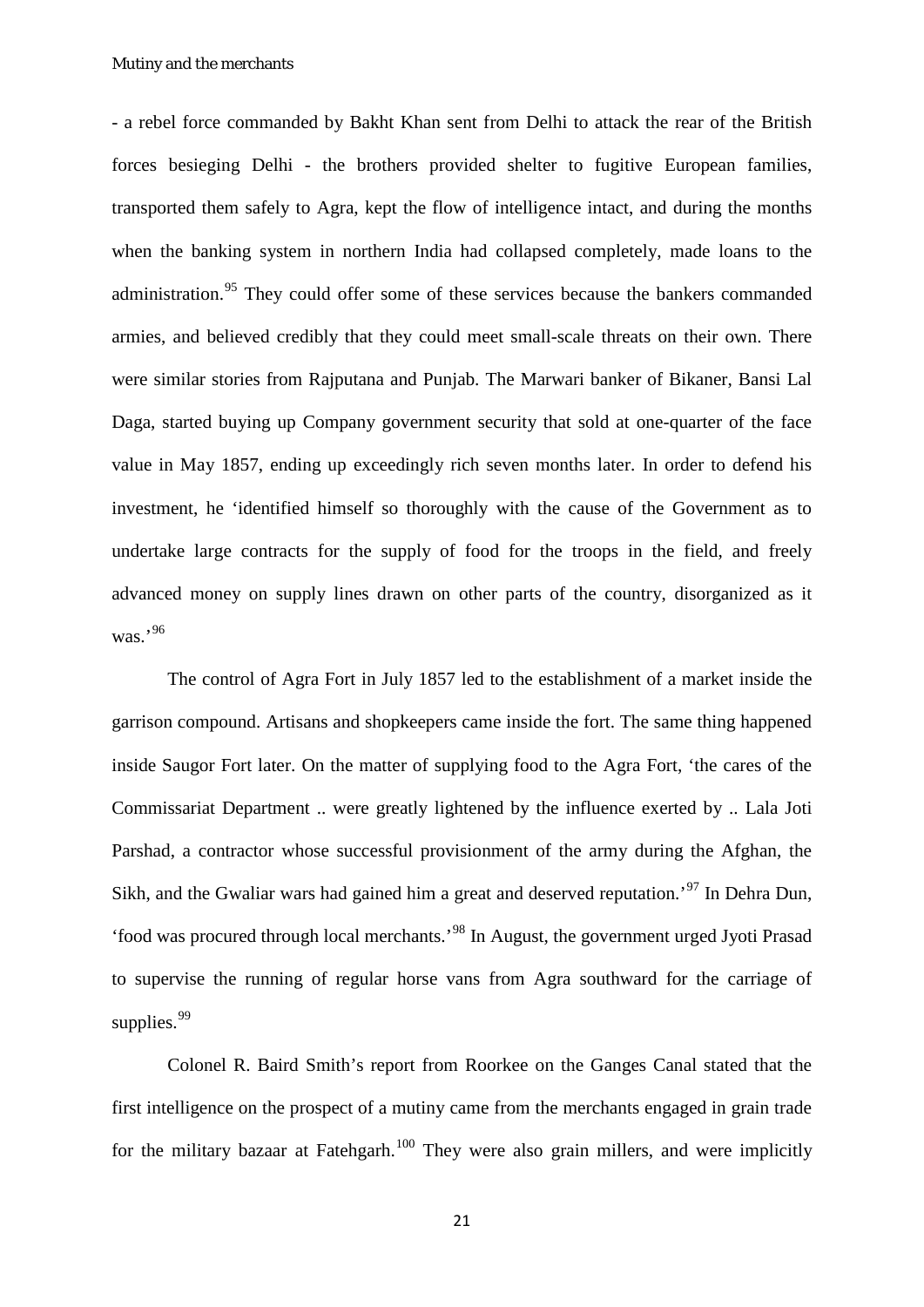accused of mixing bone-dust with the flour. The scale in which the rumour circulated alarmed them. The merchants, however, continued making investments, which led Baird Smith to suspect that 'although .. conscious of the general feeling of .. alienation .. the actual outburst of the mutiny took their class almost as much by surprise as it did ourselves.<sup>'[101](#page-35-17)</sup>

Despite these instances, the mention of specific firms, individuals or groups of traders remained rare in military intelligence. Far more space is devoted to the project of reviving trade on the western and eastern sides of the war zone. The two strategic supply routes the British could hope to hold on to was the Punjab segment of the Grand Trunk Road, between Jumna and Sutlej, in turn connecting via the Sutlej-Indus river-borne trade with Bombay and Aden, and the Ganges river traffic linking north India with Calcutta. After Punjab came back in British control, the collaboration between the merchants and the small army that laid siege in Delhi without immediate hope of a re-conquest proved of crucial help. After Delhi was recaptured on September 14, the report prepared by the commanding officer in the battles for Delhi, General Archdale Wilson, separately acknowledged two initiatives on keeping the Company army well-stocked. One of these was the office of the Commissary General, and the other was the contribution of the rulers of the Punjab states, Patiala, Kapurthala, Nabha, Maler Kotla, and Jind in protecting trade routes, and supplying carriages and cargo.<sup>[102](#page-35-18)</sup> The states themselves did not procure the goods, the merchants did, but they protected their property. 'The great thoroughfare [Punjab-Delhi] was soon alive with carts and carriages and beasts of burden conveying downwards all that was most needed by the Army'.<sup>[103](#page-35-19)</sup> On the western side, cargo boats came up to Ferozepur on the Sutlej from Karachi, and they carried freight from Aden and Bombay. These were crucial services, and explained why the managers of the Delhi campaign, such as the Military Secretary General Archibald Alison, never had to seriously worry about food or other necessities of life.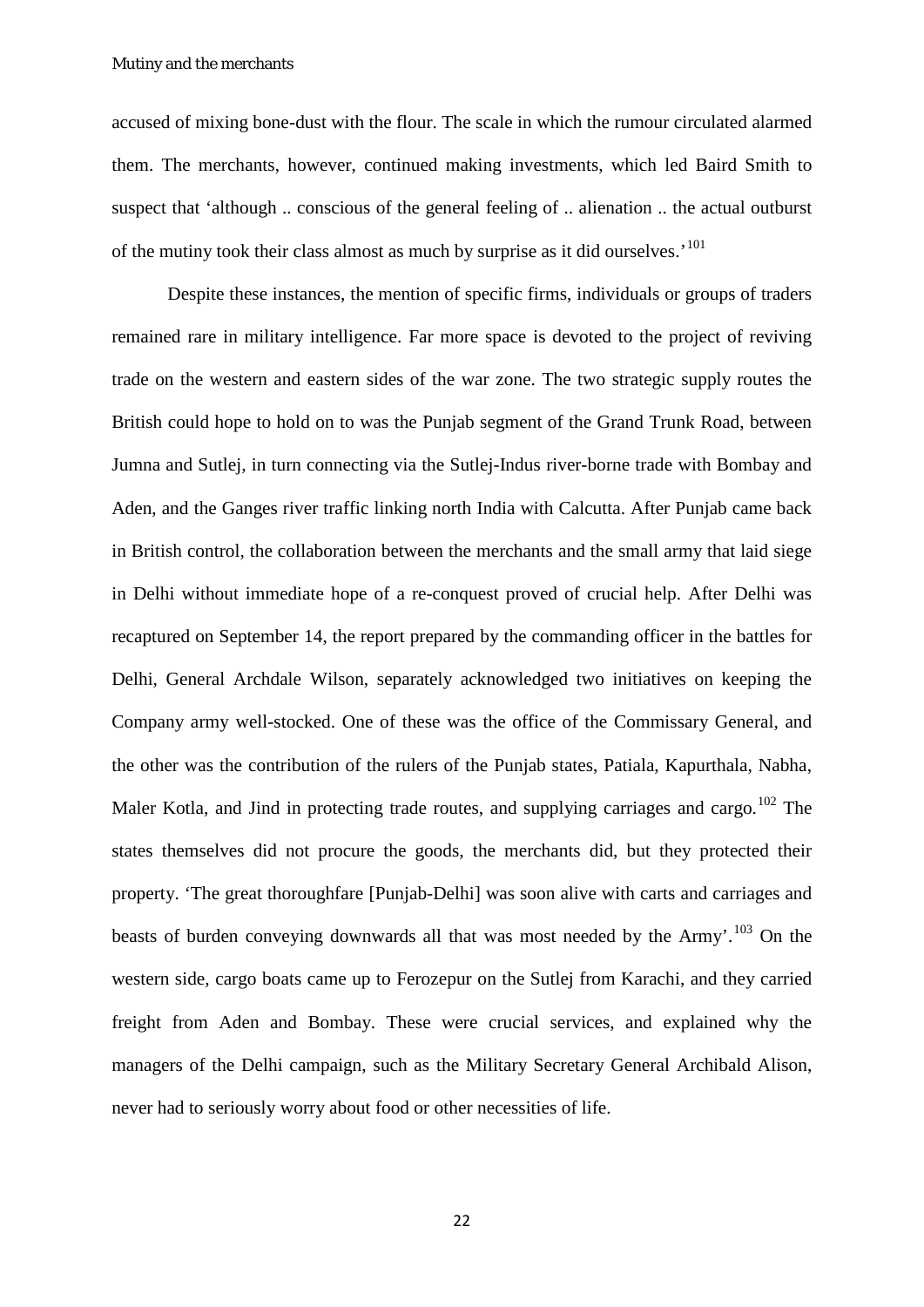With the trade routes and commercial intelligence in their hands, the British in Punjab could restrict the sale of sulphur, saltpetre, and lead, and starve Delhi of these materials.<sup>[104](#page-35-20)</sup> Hundreds of artisans were gathered in Ferozepur, well away from the reach of the rebels. The town was turned into a major manufacturing centre for tent cloth.<sup>[105](#page-36-0)</sup> How much of a difference the hold on sulphur and saltpetre made had been demonstrated on the  $7<sup>th</sup>$  of August. Several hundred artisans in Delhi had been pressed to work on manufacture of gunpowder in Begum Samroo's house. On the  $7<sup>th</sup>$  of August, a shell destroyed this factory and storage, along with the lives of five hundred or more artisans.<sup>[106](#page-36-1)</sup> It is not surprising then that this one attack was celebrated as a huge strategic victory by the British camp.

If in Punjab, the Cis-Sutlej rulers protected trade routes, in the Ganges between Calcutta and Allahabad, the Company picketed the river, if not very effectively. Despite uprising in Danapur  $(25<sup>th</sup>$  July), there never was a decisive attempt by the rebel commanders to stop supplies up the river. River steamers were used for movement of commanders and reconnaissance missions by the British, to bring wounded soldiers and their families to Calcutta, and for cargo. In August 1857, baggage boats organized by merchants travelled along the Jumna, to reach supplies to units operating in the strategic grounds of the doab.<sup>[107](#page-36-2)</sup> A rare Indian eyewitness account of the cargo boats was left by the Bengali litterateur and religious reformer Debendranath Tagore, who travelled from Allahabad to Calcutta by a military cargo-cum-passenger boat in October  $1857$ <sup>[108](#page-36-3)</sup>. These boats were targeted from the land, and were often stranded for fear of attacks.<sup>[109](#page-36-4)</sup> But the rivers continued to be used by the troops and the traders.

The procurement effort was coordinated by offices newly established or much enhanced in power. In August, a special office called Superintendent of carriage and supplies was established. The Commissariat in Bengal was issuing numerous indents and contracts for procurement of food, coal, sulphur and saltpetre, and cloth.<sup>[110](#page-36-5)</sup> The correspondence of these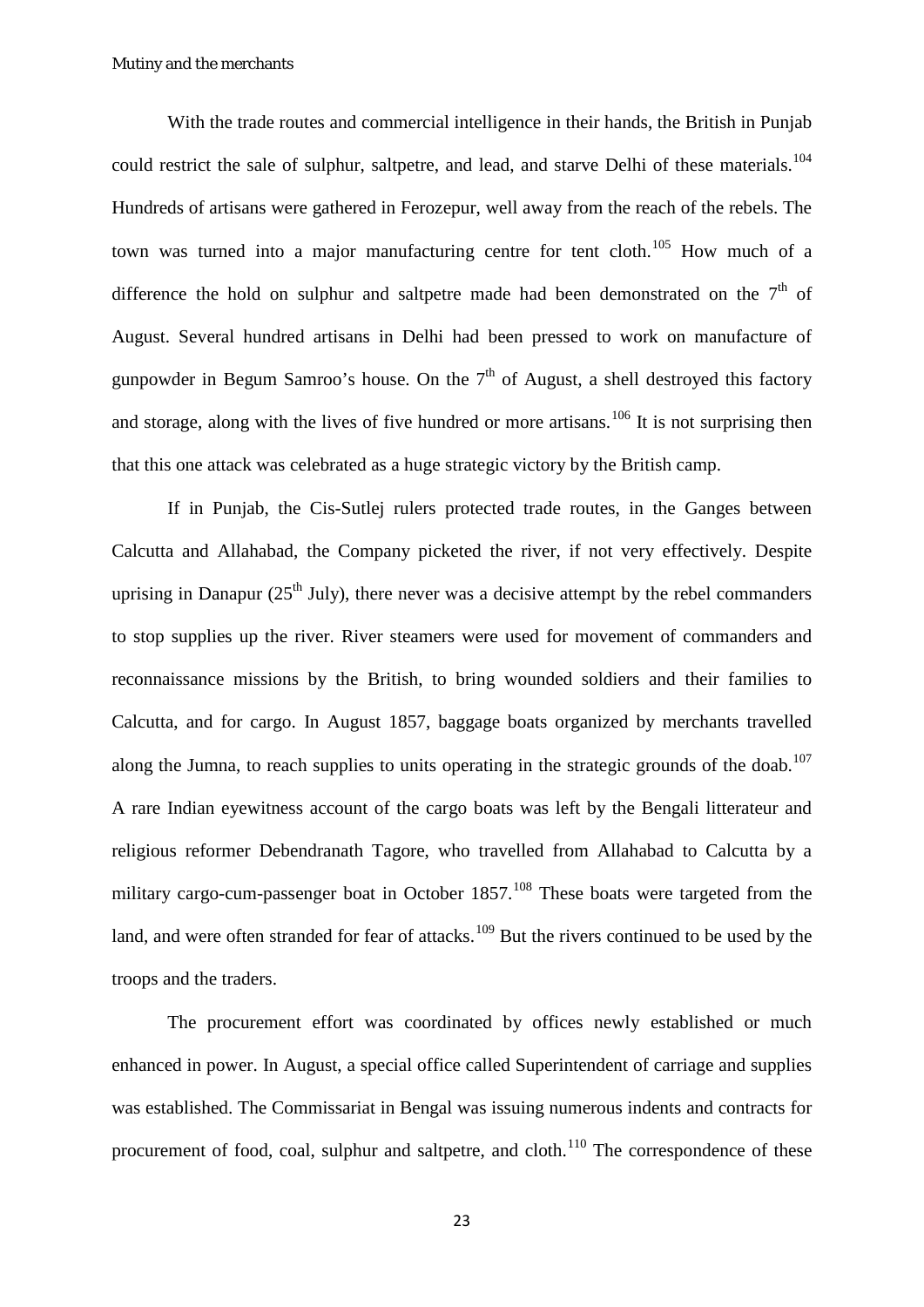departments suggests that the task of market purchase and transportation of supplies could be coordinated better after the August reorganization. At any rate, procuring materiel from the market was thereafter as big a subject of discussion as troop movement and battle strategy.<sup>[111](#page-36-6)</sup>

Although neither Bombay nor Calcutta was a battlefront, both played a critical role in supplies. In June 1857, the new commander of the Bengal Army, Patrick Grant, transferred the command of the field to Henry Havelock, citing the necessity to stay back and manage supplies from Calcutta.<sup>[112](#page-36-7)</sup> In later months, 'Calcutta deserves notice as the .. depot of stores and supplies.<sup>'[113](#page-36-8)</sup> Bombay, likewise, was far from the action but served Punjab. Jabalpur and Saugor, two large market towns, similarly served the central Indian front in 1858. In turn, the overland route between Bombay and Jabalpur played a role similar in importance to that of the Grant Trunk Road up north.<sup>[114](#page-36-9)</sup>

In Bombay and Calcutta merchants and bankers needed no pressure to back the Company regime. In Calcutta, when the first stirrings of mutiny occurred among the  $19<sup>th</sup>$  and 34<sup>th</sup> 'native infantry' in March-June 1857, and especially after the fall of Delhi, sections of the Bengali press was said to have expressed sympathies for the rebels. The matter was quietly overlooked by the authorities. The divergence in tone between the Bengali and the English press soon disappeared. After all, 'as traders, the interests of the European and of the native merchants were identical.<sup>'[115](#page-36-10)</sup>

In September 1857, led by the Maharaja of Burdwan and leading members of the Sovabajar estate, Radhakanta Deb and Kalikrishna Deb, more than 2,500 prominent Indian citizens of Calcutta signed on an address congratulating the Viceroy on the recapture of Delhi.<sup>[116](#page-36-11)</sup> The signatories, in their own testimony, included 'merchants and trademen'. This message was followed by another submitted a few months later and signed by more than 5,000 individuals; again many of the signatories were merchants. The addresses were not just expressions of loyalty; they also expressed anxiety over private property and lives of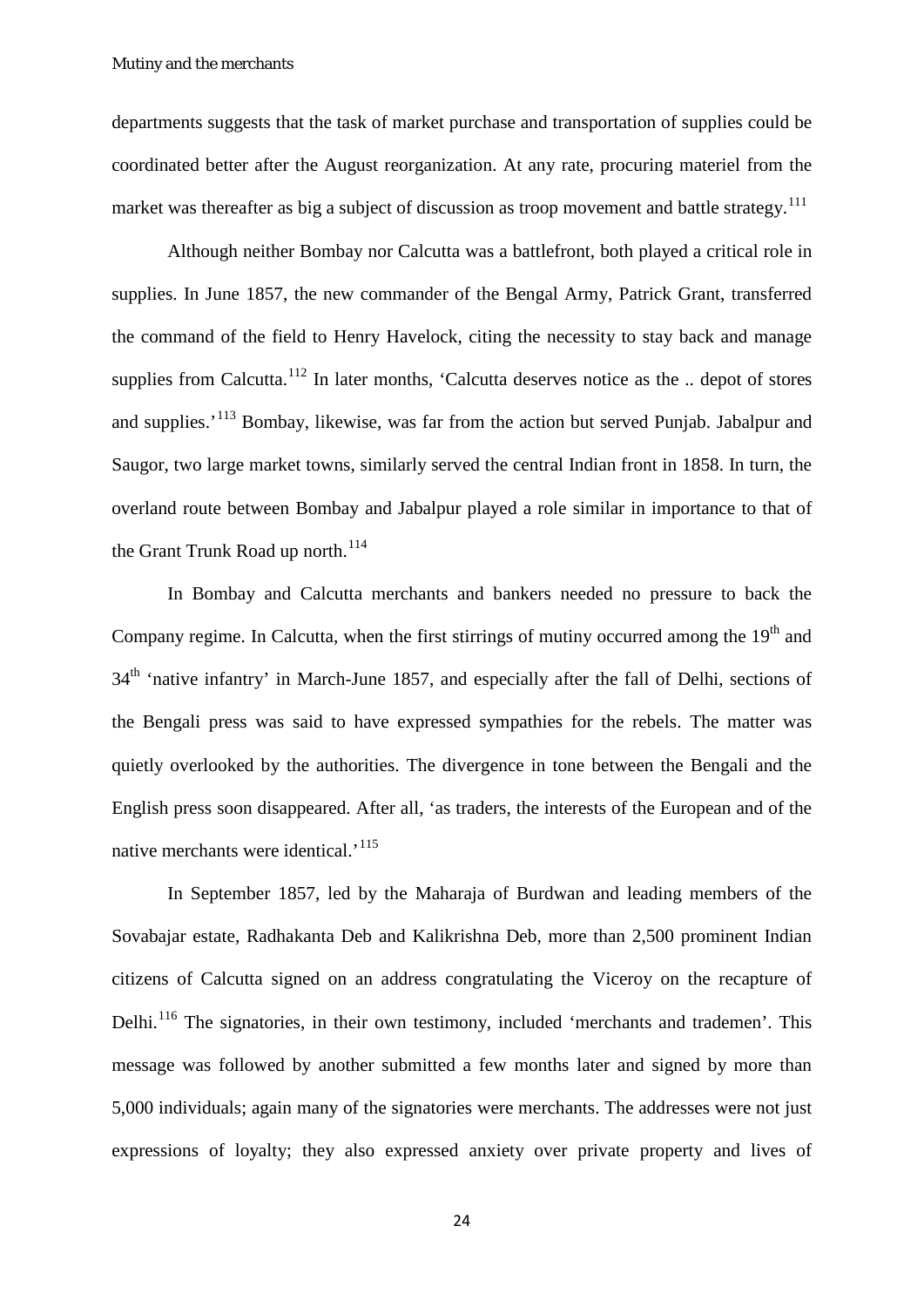expatirate Bengalis. The Bengali press of the time lamented 'the disorganization caused by [the] mutiny. $117$ ]

In Bombay and Surat, the mutiny brought in its wake a panic among the mercantile community. Order was restored when the only potentially serious episode among an infantry regiment was crushed brutally by the police chief Charles Forjett. When Forjett retired from service, he was honoured by 'the native cotton merchants' with a purse of fifteen hundred pounds and shares in a cotton mill worth thirteen thousand more.<sup>[118](#page-36-13)</sup> Christopher Birdwood was also honoured by Bombay merchants; his contribution was to organize, as the chief officer of the commissariat, bullock trains between Bombay, Vasind, and Mhow, on which the success of Huge Rose's central India operations depended.<sup>[119](#page-36-14)</sup> In Surat, a trading town, a panic broke out in the middle of 1858, when Tatya Tope was reported to be planning an attack on the city. The merchant-landlord Syad Hossan-Al Edrus offered to join the campaign against Tope.<sup>[120](#page-36-15)</sup>

With the trade infrastructure in place, markets revived during winter. In the relatively peaceful Champaran, European indigo planters had carried on their business as usual, if inconvenienced by the refusal of cash advances by indigenous bankers. Money, in fact, was scarce between May and August, because of the collapse of the remittance and bills business. In Monghyr, bankers refused to issue drafts.<sup>[121](#page-36-16)</sup> But by September, in Bihar, 'trade was reviving .. and money-orders were procurable.<sup>'[122](#page-36-17)</sup> As the British consolidated command over the two river-borne channels of transportation and trade, it was only rebel-held Awadh in the middle that remained cut off from trade and normal flow of funds.

Re-conquest caused a backlash against merchants who had remained in rebel-held cities, or they were simply targets of a further round of looting. An October 1857 despatch from Muzaffarpur reported that the Company's Indian soldiers were intimidating the shopkeepers into selling food at lower than market prices.<sup>[123](#page-36-18)</sup> There were similar complaints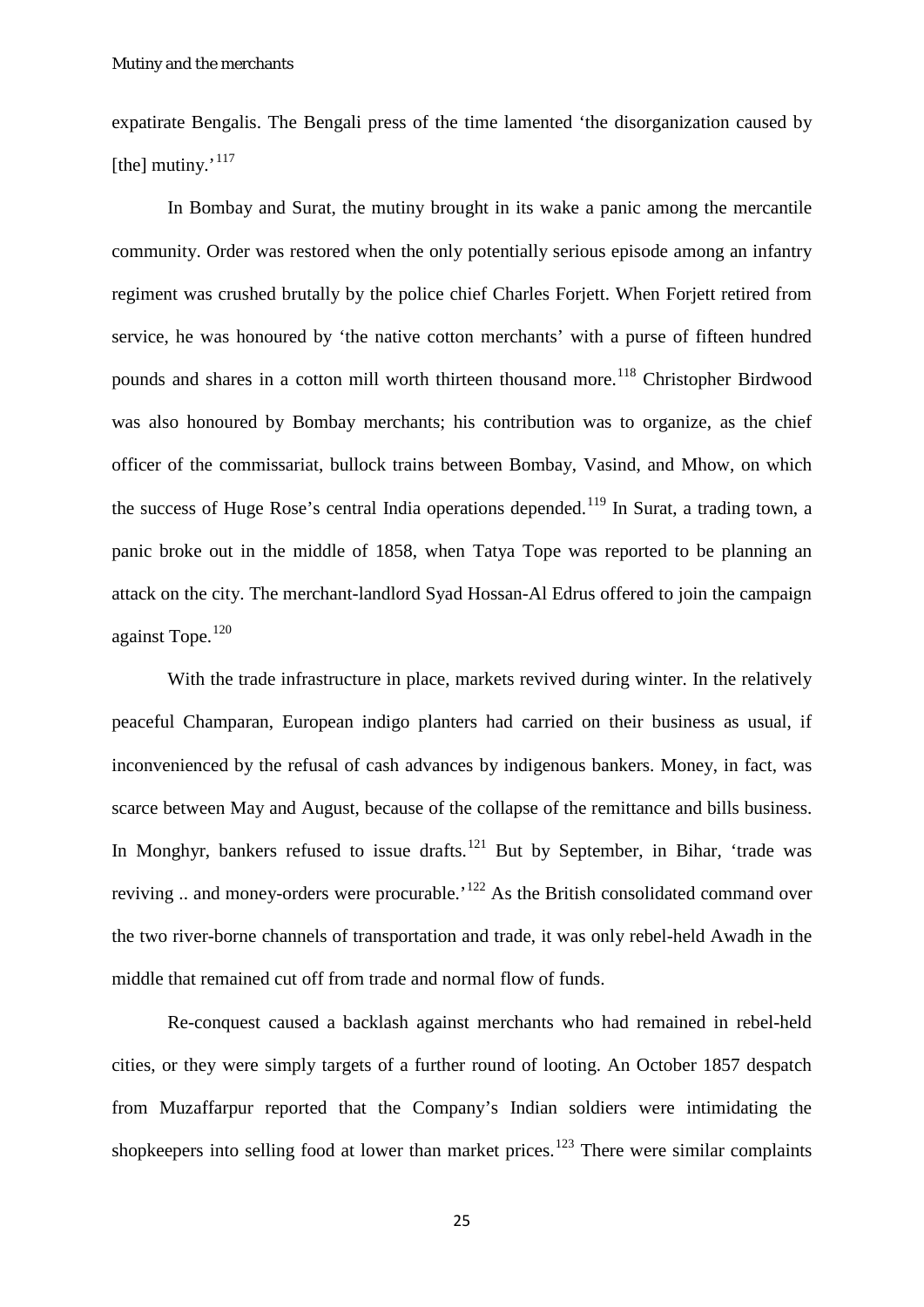from Patna. In Delhi there was extensive looting that targeted the merchants. A captain of the 61st Regiment that recaptured Delhi delightedly recalled how he and a colleague, after several days of unsuccessful raids, came upon a huge store of gold brocade in a secret vault of a merchant home that was seemingly abandoned.<sup>[124](#page-36-19)</sup>

But there was also a growing anxiety about merchant disaffection, possibly fed by the feeling that private trade had been a crucial strategic ally. Thus, even when soldiers went out of control, the administration went the other way. Upon regaining full control of Awadh cities in January 1858, the administration issued a number of proclamations aimed to reassure merchants that procurements would be paid for.<sup>[125](#page-36-20)</sup> The pacification process turned out to be more tortuous in Lucknow. The loyalty of the merchants being more in question in Lucknow, the oppression and extortion of the marauding Company army was especially severe here. 'They were pacified by the personal interest displayed by the new Chief Commissioner in their welfare and by the practical measures he took .. to put a stop to the seizures and demolition of houses in the city, which had formed one staple of their grievances.<sup> $126$ </sup>

After November 1857, the axis of the mutiny shifted towards central India, where Tatya Tope commanded an alliance. It is sufficient here to add only a short note on central India. The important distinction of the region was its economic geography. Bundelkhand and Malwa consisted mainly of forested uplands that did not have densely cultivated tracts outside the Narmada river valley. There were few towns comparable in size with those of northern India. Transportation arteries were smaller in capacity. The engagements involved mobile armies, which made supplies en-route of critical importance. The British Indian army and the rebels both needed to enlist the support of the princely states.

As things turned out, except Jhansi, most states in central India remained loyal to the British, though often paralyzed by divided loyalty within the court. The uncertainty was intense with Rewa, which faced a revolt in October. A number of Bundelkhand chiefs had let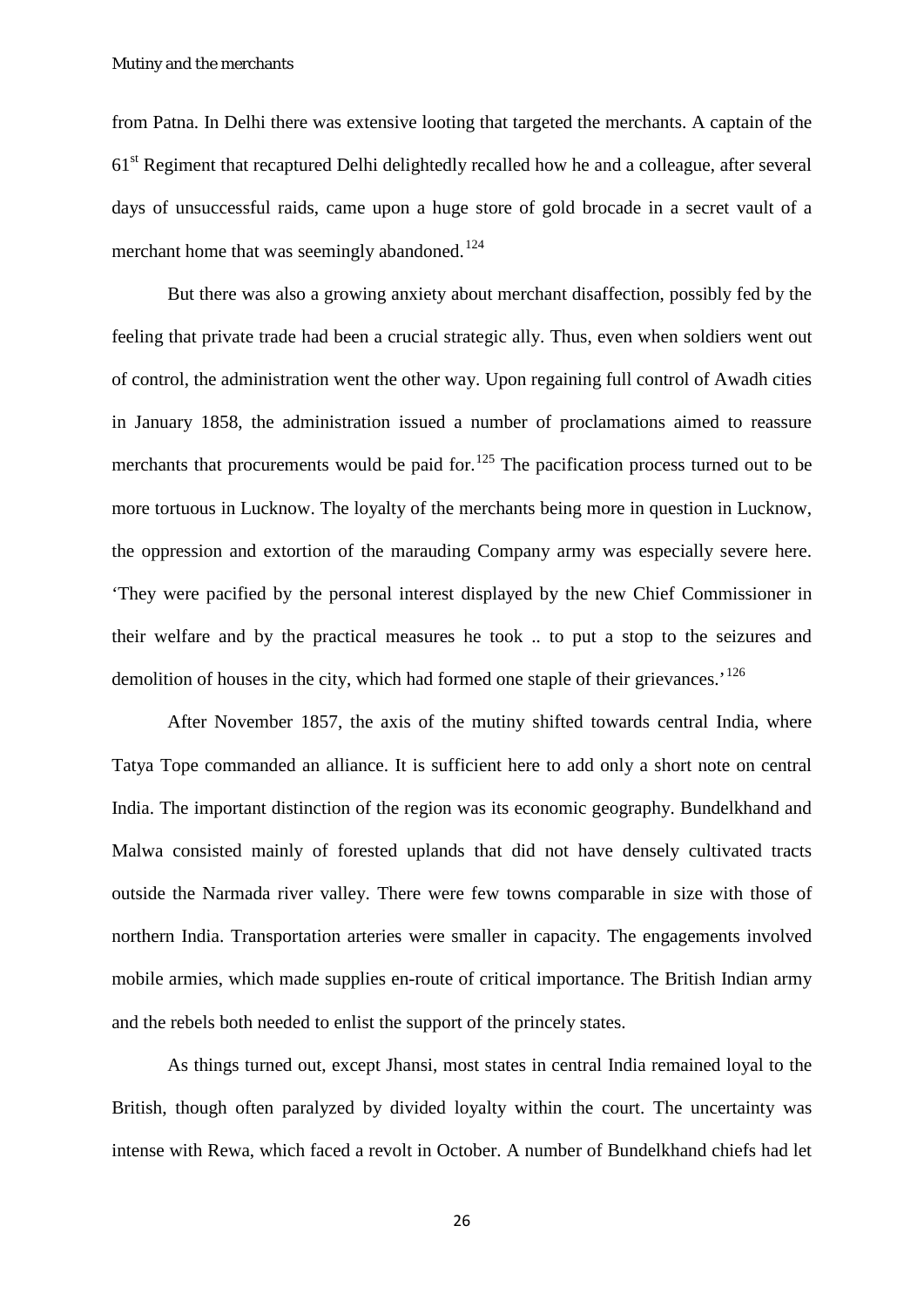it be known that if Rewa joined the rebels they would do too. The great value of this buffer was that 'daily at least 200 bullocks laden with grain pass through' this area.<sup>[127](#page-37-0)</sup> Elsewhere, alliances between local troops and rebels induced the rulers to open up supply lines to the latter. This was the situation with the Holkar when the residency in Indore was attacked on the 1<sup>st</sup> of July.<sup>[128](#page-37-1)</sup> It happened again after Tope captured Charkhari in December, and Gwalior in May 1858 after a nominal battle. The Gwalior finance minister handed over the treasury to the combined rebel army. Thereafter, the central Indian campaign effectively ended. The depleted army of Tope moved in territories south of the Narmada, occasionally raiding merchant caravans, and facing resistance from merchants and peasants elsewhere.<sup>[129](#page-37-2)</sup> Several reports of opportunistic raids on merchant convoys came to light in 1860 when Bombay's opium merchants petitioned for compensation. It transpired that for some time in 1858 and 1859, opium trains had also received protection from armed escorts supplied by the state.<sup>[130](#page-37-3)</sup>

#### IV

This essay suggests that urban capitalists shaped the course of the rebellion of 1857, and shows some of the ways they did. It proposes two types of revision of the economic history of the mutiny. First, it is necessary to extend the economic history beyond the peasantmoneylender narrative that the literature has been familiar with, and include large-scale business enterprise of the cities. Second, political decisions by merchants and bankers in the war cannot be understood in terms of blind loyalty or fear. Merchants in the war zone were at risk, and took great risk in making political decisions. Capitalist attitudes were shaped by attacks on private property and by the fraught relationship that developed between the rebel soldiers, rebel governments and the wealthy townsmen. The rebels' fiscal basis was confined to the economies of a few cities. Increasingly cut off from trade and revenue flows, the war effort within the cities turned extortionate on the resident merchants, some amongst whom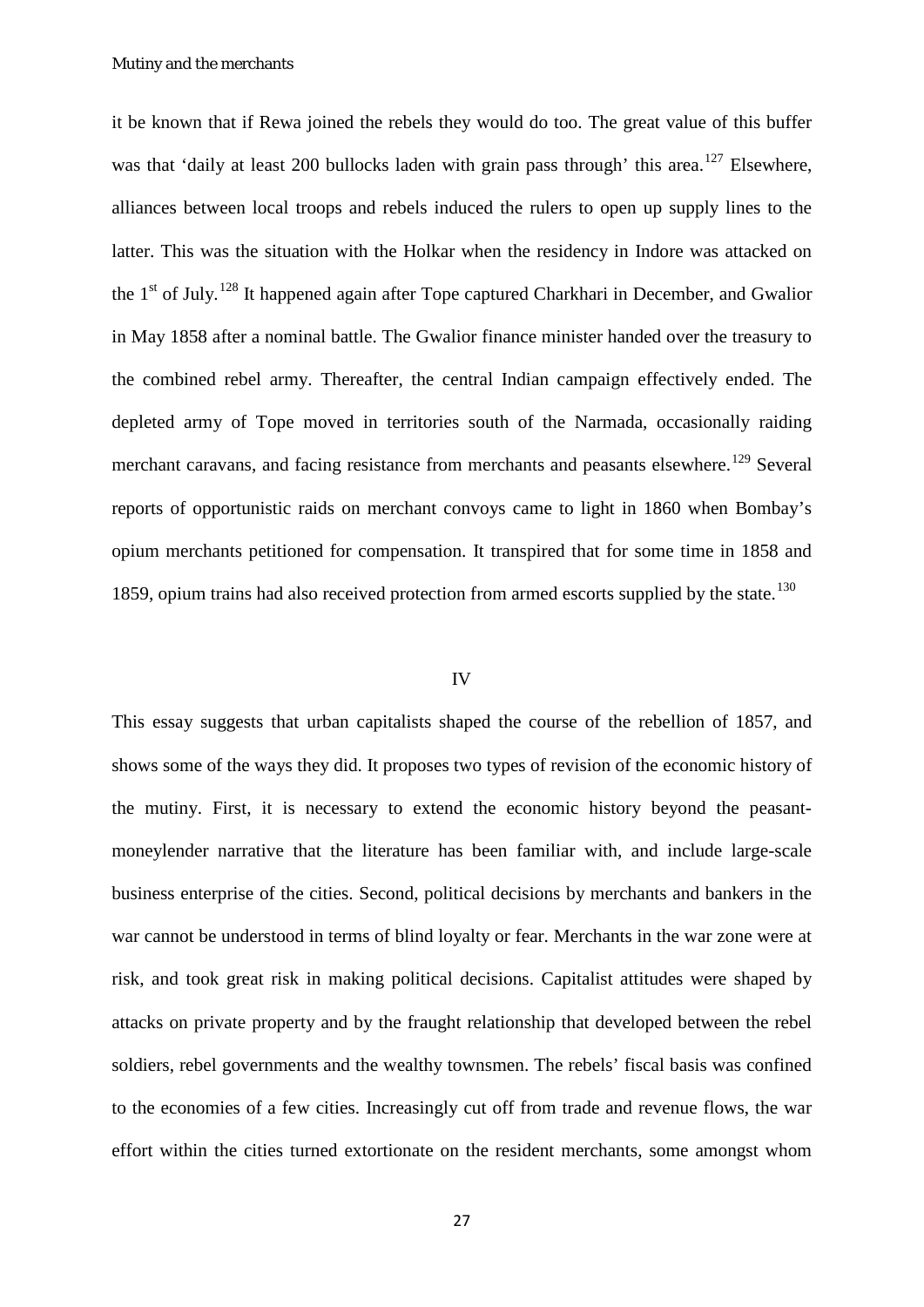secretly helped the Company's military effort. Outside the war zone, military control of the riparian trade highways gave the British access not only to the ports, but also to food, saltpetre, and carriages from friendlier traders located in the interior. Their war effort succeeded because trade and procurement joined forces.

These propositions lead, not just to a story of capitalists collaborating with the empire, though it is a known fact – and an under-explored one – that the urban merchants saw the empire in a different light from the peasants and landlords. Moreover, these propositions illustrate a fundamental insight from the global economic history of warfare, namely, large and sustained conflicts alter risks and returns, and therefore cannot be understood other than as a chapter in economic and business history.

*Economic History Department, London School of Economics and Political Science, Houghton Street, London WC2A 2AE, UK [t.roy@lse.ac.uk](mailto:t.roy@lse.ac.uk)*

\* I wish to thank two referees and the editors of the journal for detailed comments and suggestions that led to major revisions and improvements in the paper.

<span id="page-28-0"></span><sup>&</sup>lt;sup>1</sup> *The Sepoy Mutiny and the Revolt of 1857* (Calcutta, 1963), p. 99. Sipahi or sepoy referred to the Indian (mainly infantry) soldiers in the East India Company army. Most mutineers belonged in 'native infantry' and irregular regiments. See the next section for a fuller discussion of the historiography.

<span id="page-28-1"></span> $2^2$  Because the mutiny turned into a civil rebellion, the appropriateness of the term 'mutiny' to describe the episode is disputed. Alternative terms include uprising, rebellion, mutinyrebellion, revolt, and the first war of independence. In this essay, 'mutiny' is retained. The reasons for continuing with the term are that it is handy and conventional, and that none of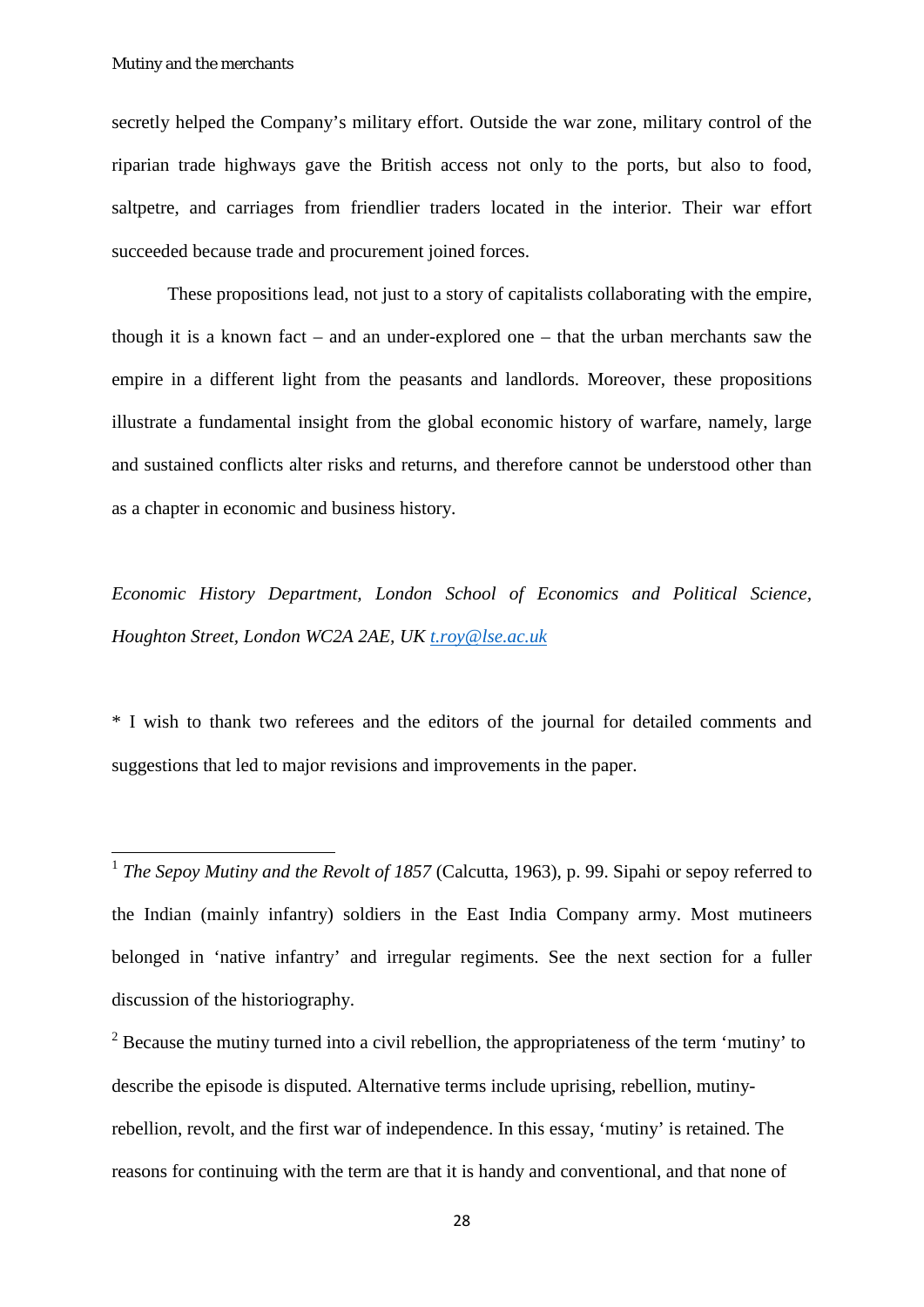**.** 

the alternatives is completely satisfactory either. As Clare Anderson writes, no matter what we call it, 'it is impossible to capture the essence or meaning of the revolt in .. simplistic, singular ways,' *The Indian Uprising of 1857-8. Prisons, Prisoners and Rebellion* (London, 2007). Furthermore, in this essay, the character of the revolt is not the main issue under investigation.

<span id="page-29-0"></span><sup>3</sup> Eric Stokes, *The Peasant Armed* (Oxford, 1986).

<span id="page-29-1"></span><sup>4</sup> I use the word capitalist as a convenient short-hand for urban merchants and bankers, and not in a technical sense. The groups in question are discussed in more detail below.

<span id="page-29-2"></span><sup>5</sup> T.R. Metcalf, *The Aftermath of Revolt. India 1857-1870* (Berkeley, 1965); Stokes, *Peasant Armed*; Rudrangshu Mukherjee, *Awadh in Revolt 1857-8: A Study of Popular Resistance* (Delhi, 2002); Biswamoy Pati, ed., *The 1857 Rebellion* (Delhi, 2007); and Crispin Bates, ed., *Mutiny at the Margins: New Perspectives on the Indian Uprising of 1857*, vol. 1 of 6 (New Delhi and Thousand Oaks, 2013).

<span id="page-29-3"></span><sup>6</sup> William Dalrymple, *The Last Mughal* (London, 2006), contains an index entry on 'moneylenders', and a brief discussion on bankers of Delhi, pp. 319-20; M. Farooqui, 'The Police in Delhi in 1857', in Bates, ed., *Mutiny at the Margins*, pp. 98-128, has a longer discussion on bankers.

<span id="page-29-4"></span> $<sup>7</sup>$  Larry Neal, 'Interpreting Power and Profit in Economic History: A Case Study of the Seven</sup> Years War', *Journal of Economic History*, 37 (1977), pp. 20-35; A. Shleifer, and R. Vishny, *The Grabbing Hand: Government Pathologies and their Cures* (Boston, 1999); Geoffrey T. Mills and Hugh Rockoff, eds. *The Sinews of War: Essays on the Economic History of World War II* (Ames, Iowa, 1993).

<span id="page-29-5"></span><sup>8</sup> *The Logic of Collective Action* (New Haven, 1965).

<span id="page-29-6"></span><sup>9</sup> C.A. Bayly, *Indian Society and the Making of the British Empire* (Cambridge, 1988), p. 179. For a similar view, Burton Stein, *A History of India* (Chichester, 2010), p. 222.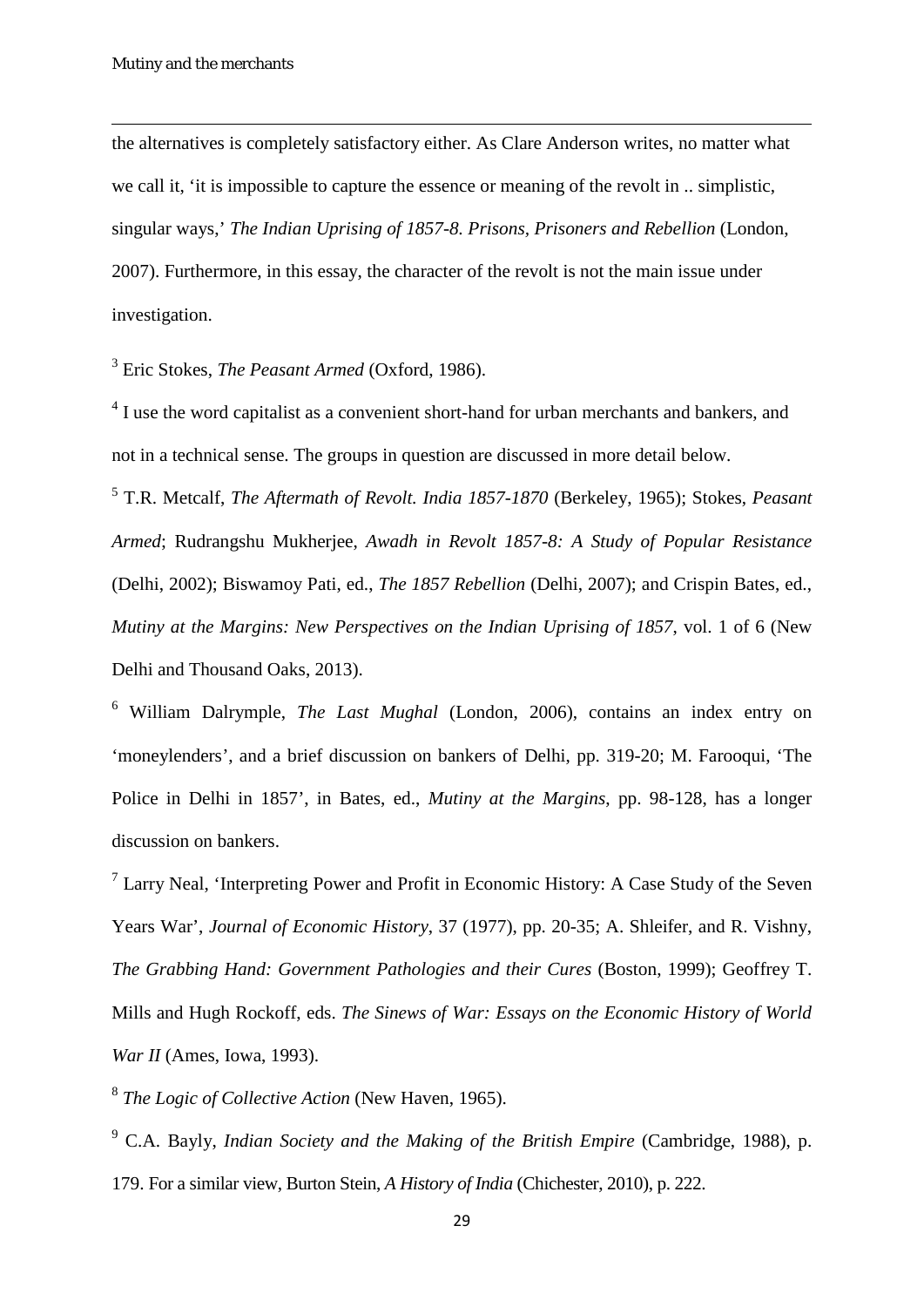<span id="page-30-0"></span> <sup>10</sup> British Parliamentary Papers (B.P.P. from now on), *Further Papers, No. 5 relative to the Mutinies in the East Indies*, Paper No. 2295 (London, 1857); B.P.P., *Further Papers (No. 7, in continuation of No.5) relative to the Mutinies in the East Indies*, Paper No. 2363 (London, 1857); India, *Narratives of Events regarding the Mutiny in India of 1857-58 and the Restoration of Authority*, Vol. I (Calcutta: Foreign Department Press, 1881); B.P.P., *Papers relating to the Mutiny in the Punjab, in 1857*, Paper No. 75 (London, 1858); B.P.P., *Further Papers (No. 6 in continuation of no. 4) in relation to the Mutinies in the East Indies*, Paper No. 2330 (London, 1857); B.P.P., *Appendix (A) to Further Papers (No. 5) relative to the Mutinies in the East Indies*, Paper No. 2302 (London, 1857). Two further compilations – B.P.P., *Further Papers (No. 8, in Continuation of No.. 6) relating to the Insurrection in the East Indies* (Paper No. 2448) (London, 1858), and B.P.P., *Further Papers (No. 9, in continuation or No.7) relating to the Insurrection in the East Indies* (Paper No. 2449) (London, 1858) – consisted of despatches to the Board of Control in London, and have been used sparingly in this essay.

<span id="page-30-1"></span><sup>11</sup> See Rosemary Seton, *The Indian 'Mutiny' 1857-58: A Guide to Source Material in the India Office Library and Records* (London, 1986), for description of the departmental resources.

<span id="page-30-2"></span><sup>12</sup> G.B. Malleson, *Kaye's and Malleson's History of the Indian Mutiny of 1857-8* (London, 1914), vols. 1-6. This consolidated edition consists of three volumes produced by John Kaye in 1864, and three follow-up volumes by Malleson prepared in 1888.

<span id="page-30-3"></span><sup>13</sup> Selections from the Letters Despatches and other State Papers of the Military-Department, *the Government of India, 1857-58*, vols. 1-3 (Calcutta, 1898-1902).

<span id="page-30-4"></span><sup>14</sup> A.R.D. Mackenzie, *Mutiny Memoirs* (Allahabad, 1892), p. 93.

<span id="page-30-5"></span><sup>15</sup> Badri Narayan, 'Popular Culture and 1857: A Memory against Forgetting', *Social Scientist*, 26 (1998), pp. 86-94; and Syed Najmul Raza Rizvi and Saiyid Zaheer Husain Jafri, eds., *The*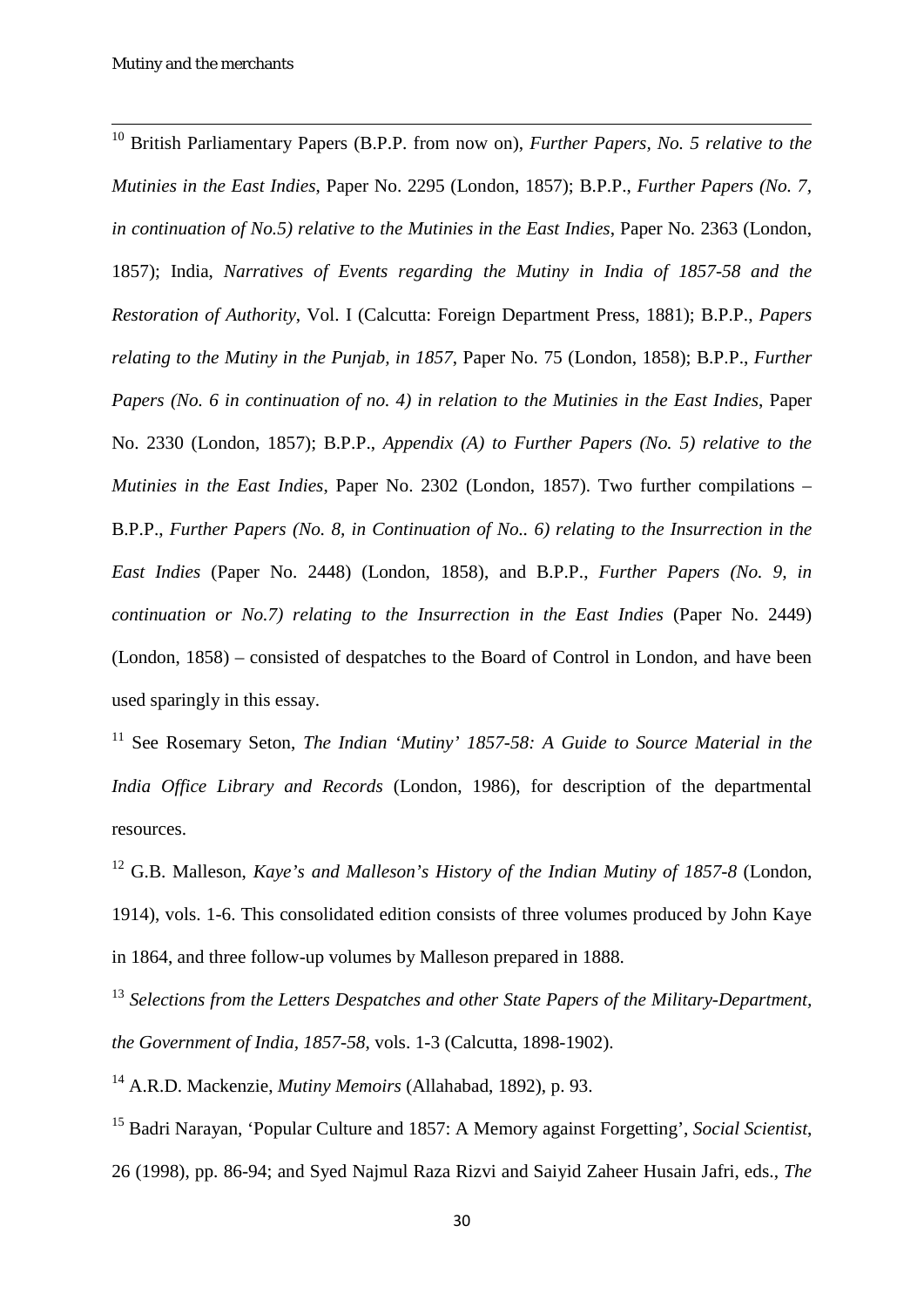**.** 

*Great Uprising of 1857: Commentaries, Studies and Documents* (New Delhi, 2009), Section C.

<span id="page-31-0"></span><sup>16</sup> India, *Press-list of 'Mutiny Papers' 1857, being a collection of the correspondence of the mutineers at Delhi, reports of spies to English officials and other miscellaneous papers* (Calcutta, Imperial Records Office, 1921), p. ii. Emphasis added.

<span id="page-31-1"></span> $17$  Farooqui, 'The Police in Delhi in 1857.'

<span id="page-31-2"></span><sup>18</sup> Dalrymple, *The Last Mughal*, pp. 319-20.

<span id="page-31-3"></span><sup>19</sup> India, *Press-list*.

<span id="page-31-4"></span><sup>20</sup> 'One important line of distinction was between those who were broadly urban and those who were broadly rural bankers,' C.A. Bayly, 'Patrons and Politics in Northern India', *Modern Asian Studies*, 7 (1973), pp. 349-88.

<span id="page-31-5"></span><sup>21</sup> Tom Kessinger, 'Regional Economy: North India', in Dharma Kumar, ed., *Cambridge Economic History of India, vol. 2, 1757-1970* (Cambridge, 1983), pp. 265-6; India, *Statistical Abstract relating to British India* (London, various years).

<span id="page-31-6"></span><sup>22</sup> For two representative selections, Ainslee T. Embree, ed., *1857 in India: Mutiny or War of Independence?* (Boston, 1963), and Pati, ed., *The 1857 Rebellion*.

<span id="page-31-7"></span><sup>23</sup> See Michael Barthorpe and Douglas Anderson, *The British Troops in the Indian Mutiny 1857-59* (Oxford, 1994); Kaushik Roy, 'The Beginning of 'People's War' in India', *Economic and Political Weekly*, (2007), pp. 1720-8; Sabyasachi Dasgupta, 'The Rebel Army in 1857: At the Vanguard of the War of Independence or a Tyranny of Arms?', *Economic and Political Weekly*, (2007), pp. 1729-33 on military history; Christopher Herbert, *War of No Pity: The Indian Mutiny and Victorian Trauma* (Princeton, 2007) on representations; E.I. Brodkin, 'The Struggle for Succession: Rebels and Loyalists in the Indian Mutiny of 1857', *Modern Asian Studies*, 6 (1972), pp. 277-290; Stokes, *The Peasant Armed*; Bayly, *Indian Society*; Mukherjee, *Awadh in Revolt*; Tapti Roy, *The Politics of a Popular Uprising:*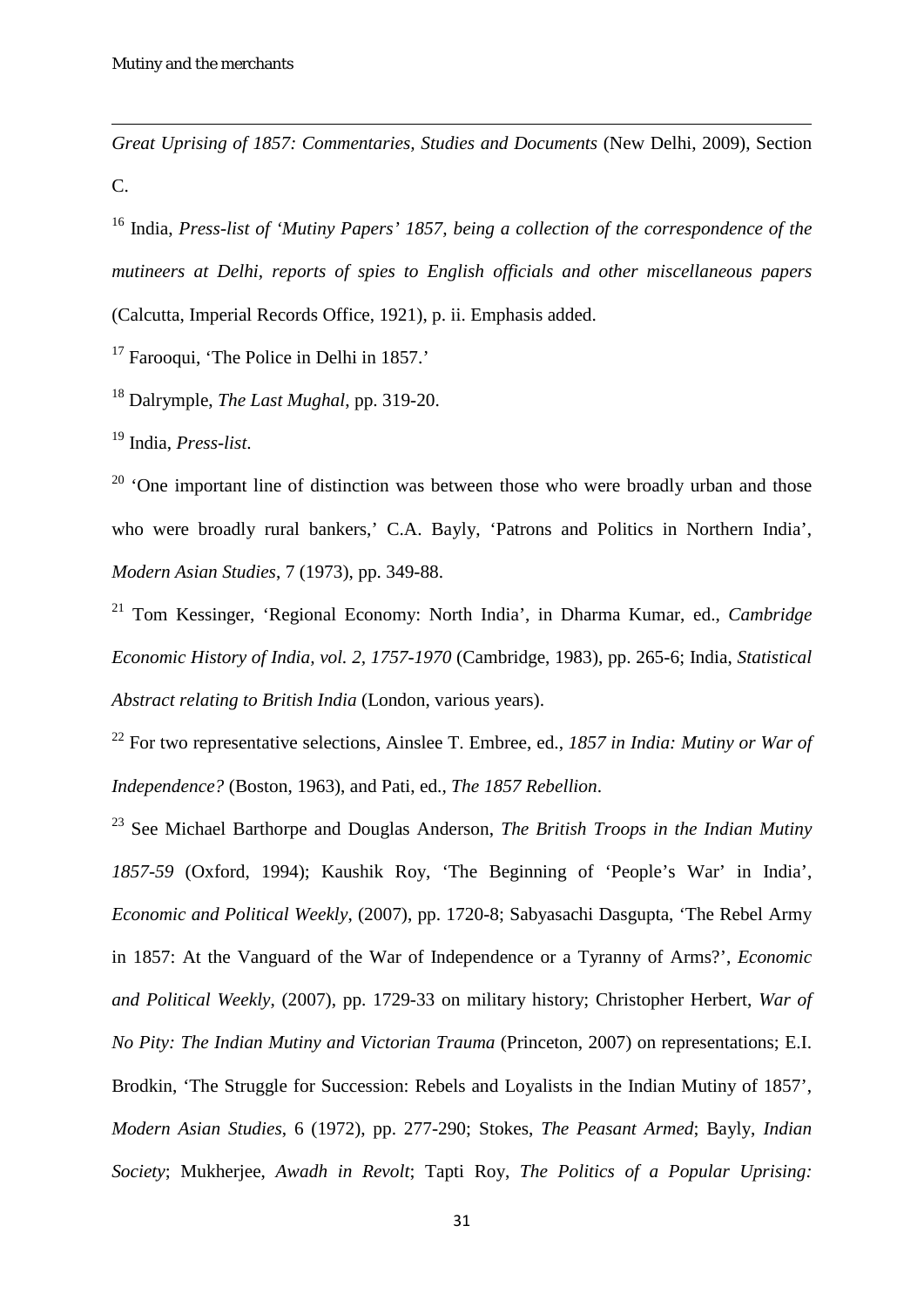**.** 

*Bundelkhand 1857* (Delhi, 1994) on rebel action and intentions. A recent collection of essays, Biswamoy Pati, ed*., The Great Rebellion of 1857 in India: Exploring Transgressions, Contests and Diversities* (London, 1010), contains new research on marginal groups and women. On institutional effects, see Ira Klein, 'Materialism, Mutiny and Modernization in British India', *Modern Asian Studies*, 34 (2000), pp. 545-80; Metcalf, *The Aftermath of Revolt*; Jagdish Raj, *The Mutiny and British Land Policy in North India, 1856-1868* (New York, 1965).

- <span id="page-32-0"></span>Shlomo Avineri, ed., *Karl Marx on Colonialism and Modernisation* (New York, 1969).
- <span id="page-32-1"></span>S.B. Chaudhuri, *Theories of the Indian Mutiny, I857-59* (Calcutta, 1965), p. 144.

<span id="page-32-2"></span><sup>26</sup> Igtidar Alam Khan, 'The Gwalior Contingent in 1857-58: A Study of the Organisation and Ideology of the Sepoy Rebels', *Social Scientist*, 26 (1998), pp. 53-75. See also Irfan Habib, 'The Coming of 1857', *Social Scientist*, 26 (1998), pp. 6-15.

- <span id="page-32-3"></span>Majumdar, *Sepoy Mutiny*, p. 101.
- <span id="page-32-4"></span>Ibid.

<span id="page-32-5"></span>Roy, *Politics*, Mukherjee, *Awadh in Revolt 1857-8*.

<span id="page-32-7"></span>C.A. Bayly, 'Eric Stokes and the Uprising of 1857', in Stokes, *Peasant Armed*, p. 232.

- <span id="page-32-11"></span>Ibid., p. 384.
- <span id="page-32-12"></span>Ibid., p. 373.
- <span id="page-32-13"></span>Ibid., p. 3.
- <span id="page-32-14"></span>Ibid., p. 406.
- <span id="page-32-15"></span>Ibid., p. 102.

<span id="page-32-6"></span>For one example, see Habib, 'The Coming of 1857', p. 13.

<span id="page-32-8"></span>B.P.P., *Further Papers, No.5*, p. 55.

<span id="page-32-9"></span>India, *Press-list*, pp. 100-01.

<span id="page-32-10"></span>Ibid., pp. 106, 311.

<span id="page-32-16"></span>Dalrymple, *The Last Mughal*, p. 320.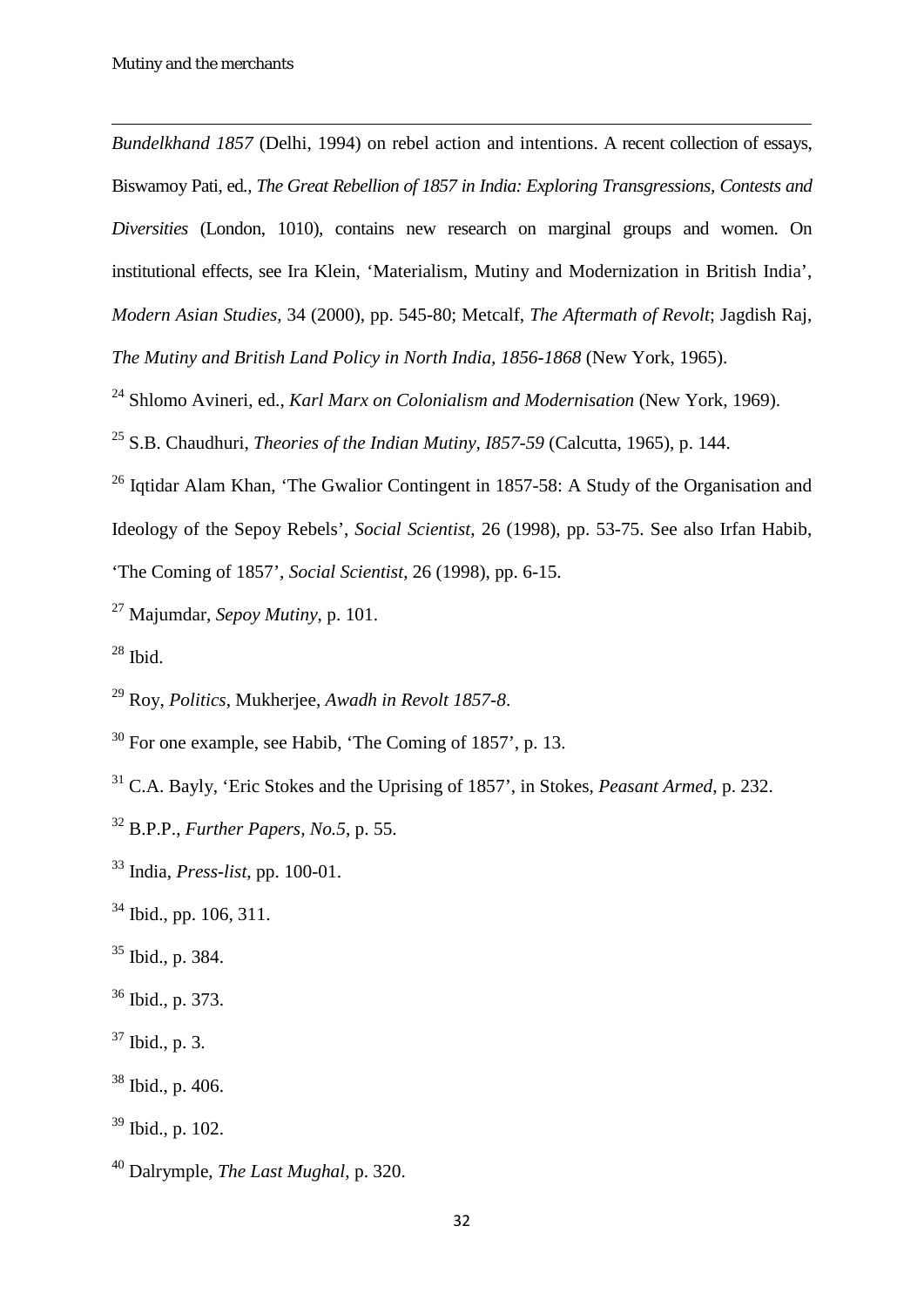<span id="page-33-0"></span><sup>41</sup> India, *Press-list*, pp. 272-4.

<span id="page-33-1"></span>Ibid., p. 4.

<span id="page-33-2"></span>Majumdar, *Sepoy Mutiny*, pp. 81, 110, 158.

<span id="page-33-3"></span>India, *Press-list*, pp. 4,8.

<span id="page-33-4"></span>Ibid., p. 5.

<span id="page-33-5"></span>Ibid., pp. 8, 98, 117, 278.

<span id="page-33-6"></span>Farooqui, 'Police in Delhi,' pp. 104-5 on 'bankers.'

<span id="page-33-7"></span>Mukherjee, *Awadh in Revolt*, p. 140; W. Dalrymple, 'Logistic Failure on the Part of the

Rebels in 1857,' in G. Rand and C. Bates, eds., *Mutiny at the Margins: New Perspectives on* 

*the Indian Uprising of 1857*, vol. 4 of 6 (New Delhi and Thousand Oaks, 2013), pp. 61-75.

<span id="page-33-8"></span>India, *Press-list*, p. 11.

<span id="page-33-9"></span>Malleson, *Kaye and Malleson's History*, 5, 335.

<span id="page-33-10"></span>Kaye, *Kaye and Malleson's History*, 6, p. 127.

<span id="page-33-11"></span>B.P.P., *Appendix (A) to Further Papers (No. 5)*, p. 299.

<span id="page-33-12"></span>Ibid., 35, 38-9, 53.

<span id="page-33-13"></span> N.A. Chick, *Annals of the Indian Rebellion* (Calcutta, 1859), p. 677. More on the role of merchants in Nana's government can be found in a source discussed in Pankaj Nag, '1857: Need for Alternative Sources', *Social Scientist*, 26 (1998), pp. 113-147, see p. 123.

<span id="page-33-14"></span>Forrest, *Selections*, vol. 2, p. 126.

<span id="page-33-15"></span>Chick, *Annals*, p. 679

<span id="page-33-16"></span>B.P.P., *Further Papers, No. 5*, p. 102.

<span id="page-33-17"></span>Chick, *Annals*, p. 678.

<span id="page-33-18"></span>Ibid., p. 679.

<span id="page-33-19"></span>Ibid., p. 688.

<span id="page-33-20"></span>India, *Narrative of Events*, 583.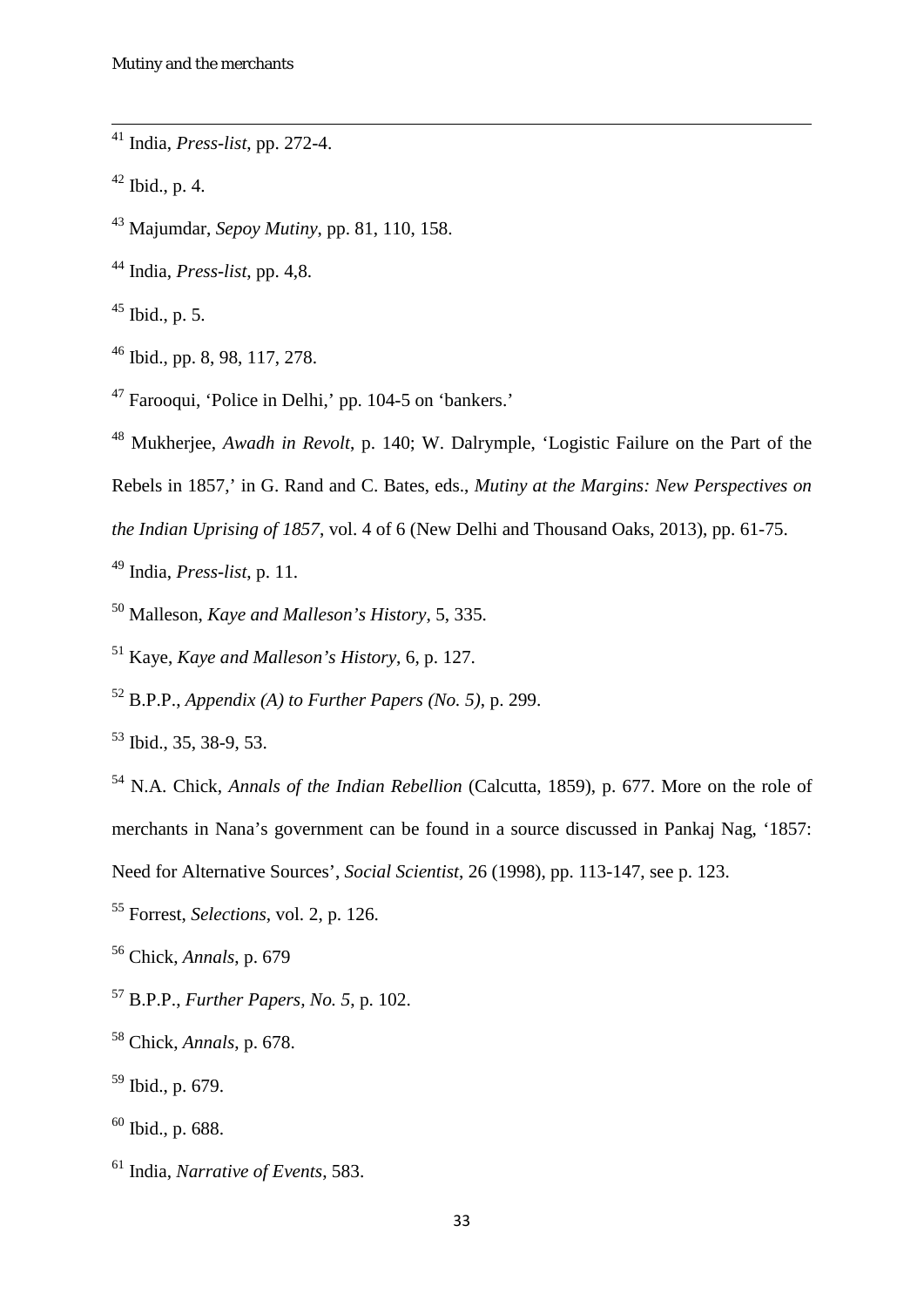<span id="page-34-0"></span><sup>62</sup> Forrest, *Selections*, vol. 2, p. 82.

- <span id="page-34-1"></span>Saul David, *The Indian Mutiny: 1857* (London, 2002), explores the soldiers' motivations.
- <span id="page-34-2"></span>Kanpur was retaken by the British in July, and was briefly re-occupied by the rebels after a

victory by the Gwalior Contingent on 25 November 1857.

- <span id="page-34-3"></span> Meerut, India, *Narrative of Events*, pp. 306, 335. Deposition of Babu Coylash Chandra Ghose, Sundar Dass, merchants of Meerut, pp. 336-7, 342. See also, p. 345,
- <span id="page-34-4"></span>India, *Narrative of Events*, p. 521.
- <span id="page-34-5"></span>Ibid., p. 56
- <span id="page-34-6"></span>Ibid., p. 461.
- <span id="page-34-7"></span>Ibid., p. 406.

<span id="page-34-8"></span>B.P.P., *Further Papers (No. 7, in continuation of No.5)*, p. 7.

- <span id="page-34-9"></span>India, *Narrative of Events*, p. 47.
- <span id="page-34-10"></span>Ibid., p. 249.
- <span id="page-34-11"></span>Petition of Khodabuksh Khan, B.P.P., *Further Papers (No. 7, in continuation of No.5)*,

- <span id="page-34-12"></span>India, *Narrative of Events*, 464.
- <span id="page-34-13"></span>B.P.P., *Further Papers (No. 8)*, pp. 714-6.
- <span id="page-34-14"></span>Malleson, *Kaye and Malleson's History*, vol. 4, p. 364.
- <span id="page-34-15"></span>Ibid., pp. 2, 381
- <span id="page-34-16"></span>B.P.P., *Papers relating to the Mutiny in the Punjab, in 1857*, p. 116.
- <span id="page-34-17"></span>Malleson, *Kaye and Malleson's History*, vol. 4, p. 386.
- <span id="page-34-18"></span>Chick, *Annals*, p. 770.
- <span id="page-34-19"></span>India, *Narrative of Events*, p. 487.
- <span id="page-34-20"></span>B.P.P., *Further Papers (No. 7, in continuation of No.5)*, p. 15.
- <span id="page-34-21"></span>B.P.P., *Further Papers, No.5*, 86-7.

<sup>223.</sup>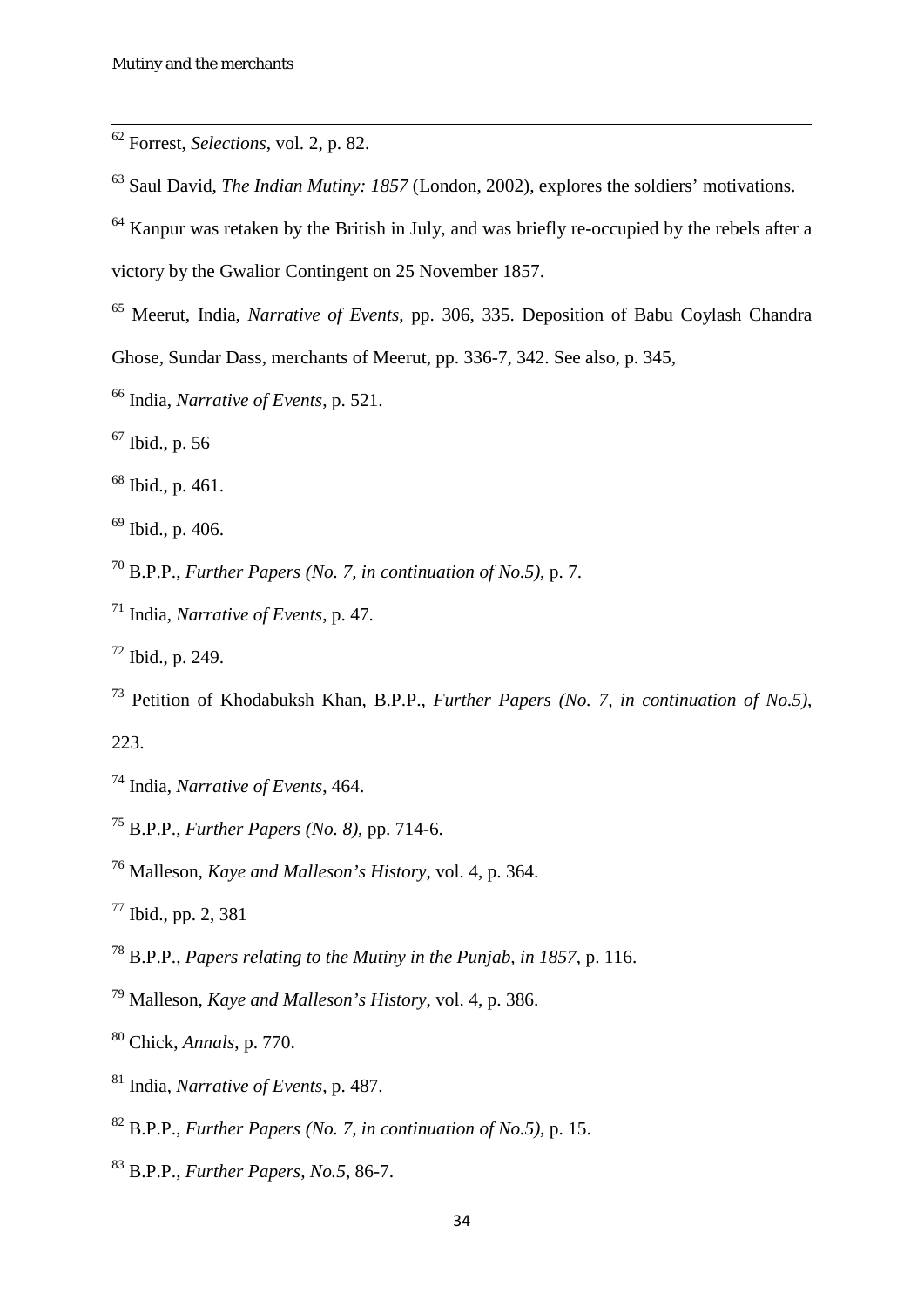- <span id="page-35-0"></span><sup>84</sup> Lionel Showers, *A Missing Chapter of the Indian Mutiny* (London, 1888), p. 40.
- <span id="page-35-1"></span>B.P.P., *Further Papers (No. 7, in continuation of No.5)*, p. 275.
- <span id="page-35-2"></span> John Pemble, *The Raj, the Indian Mutiny and the Kingdom of Oudh 1801-1859* (Delhi, 1960), pp. 203-4
- <span id="page-35-3"></span>William Forbes-Mitchell, *Reminiscences of the Great Mutiny 1857-59* (London, 1897), pp.
- 29-30. Bazaar kotwal would roughly translate into supplies inspector.
- <span id="page-35-4"></span>Forbes-Mitchell, *Reminiscences*, pp. 29-30.
- <span id="page-35-5"></span>Punjab, *Mutiny Records* (Lahore, 1911), p. 6.
- <span id="page-35-6"></span>Malleson, *Kaye and Malleson's History*, vol. 4, pp. 359-60.
- <span id="page-35-7"></span>India, *Narrative of Events*, p. 74.
- <span id="page-35-8"></span>B.P.P., *Appendix (A) to Further Papers N. 5*, p. 244.
- <span id="page-35-9"></span>B.P.P., *Papers relating to the Mutiny in the Punjab, in 1857*, p. 75.
- <span id="page-35-10"></span>Bayly, 'Eric Stokes and the Uprising', pp. 232-3.
- <span id="page-35-11"></span> F.S. Growse, *Mathura: A District Memoir* (Lucknow, 1883), pp. 14-5; C.E. Buckland, *A Dictionary of Indian Biography* (London, 1905), p. 242;
- <span id="page-35-12"></span> Loke Nath Ghose, *The Modern History of the Indian Chiefs, Rajas, Zamindars* (Calcutta, 1888), p. 477.
- <span id="page-35-13"></span>Malleson, *Kaye and Malleson's History*, vol. 3, pp. 190-1.
- <span id="page-35-14"></span>Ibid., vol. 6, p. 120.
- <span id="page-35-15"></span>B.P.P., *Further Papers (No. 6, in continuation of No.4)*, 158.
- <span id="page-35-16"></span>India, *Narrative of Events*, p. 488.
- <span id="page-35-17"></span>Ibid., p. 488.
- <span id="page-35-18"></span>Forrest, Selections, vol. 1, pp. 36, 382-3.
- <span id="page-35-19"></span>Malleson, *Kaye and Malleson's History*, vol. 2, p. 384.
- <span id="page-35-20"></span>Punjab, *Mutiny Records*, p. 17.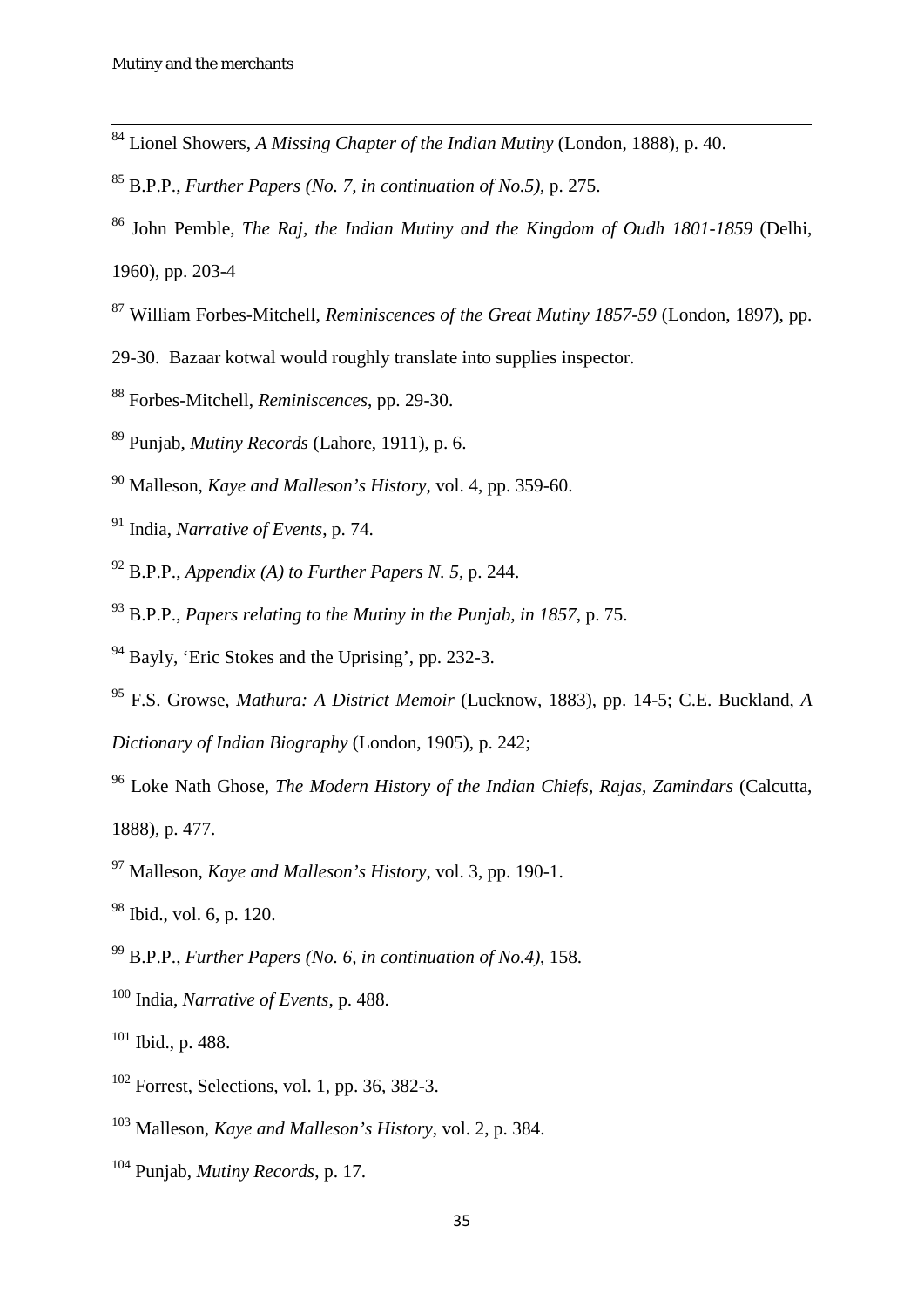<span id="page-36-0"></span>Ibid., pp. 88-9.

- <span id="page-36-1"></span>Forrest, *Selections*, vol. 1, p. 333, Telegram from Brigadier-General, J.G.S. Neill
- <span id="page-36-2"></span>India, *Narrative of Events*, p. 176.

<span id="page-36-3"></span>*Jiban Charit* (Calcutta, 1911), pp. 159-65.

- <span id="page-36-4"></span>India, *Narrative of Events*, p. 202.
- <span id="page-36-5"></span>B.P.P., *Further Papers (No. 7, in continuation of No.5)*, p. 88.
- <span id="page-36-6"></span>B.P.P., *Further Papers (No. 6, in continuation of No.4)*, p. 31.
- <span id="page-36-7"></span>Malleson, *Kaye and Malleson's History*, vol. 3, p. 19.
- <span id="page-36-8"></span>Ibid., vol. 4, p. 291.
- <span id="page-36-9"></span>Ibid., vol. 5, p. 101.
- <span id="page-36-10"></span>Ibid., vol. 3, p. 11.

<span id="page-36-11"></span> A Hindu, 'The Mutinies and the People or Statements of Native Fidelity, Exhibited during the Outbreak of 1857-58' (Pamphlet) (Calcutta, 1858), pp. 139-40

- <span id="page-36-12"></span> Ram Gopal Sanyal, *The Life of the Hon'ble Rai Kristo Das Pal Bahadur* (Calcutta, 1886), p. 189.
- <span id="page-36-13"></span>Malleson, *Kaye and Malleson's History*, vol. 5, p. 35.
- <span id="page-36-14"></span>Buckland, *Dictionary of Indian Biography*, p. 42.
- <span id="page-36-15"></span>Ghose, *Modern History*, p. 514
- <span id="page-36-16"></span>B.P.P., *Appendix (A) to Further Papers (No.5)*, 92, 97.
- <span id="page-36-17"></span>B.P.P., *Further Papers, No.5*, p. 50.
- <span id="page-36-18"></span>B.P.P., *Further Papers (No. 7, in continuation of No.5)*, p. 3.
- <span id="page-36-19"></span>Charles John Griffiths, *A Narrative of the Siege of Delhi with an Account of the Mutiny at*
- *Ferozepore In 1857* (London, 1910).
- <span id="page-36-20"></span>B.P.P., *Further Papers (No. 8)*, p. 109.
- <span id="page-36-21"></span>Malleson, *Kaye and Malleson's History*, vol. 3, p. 238.